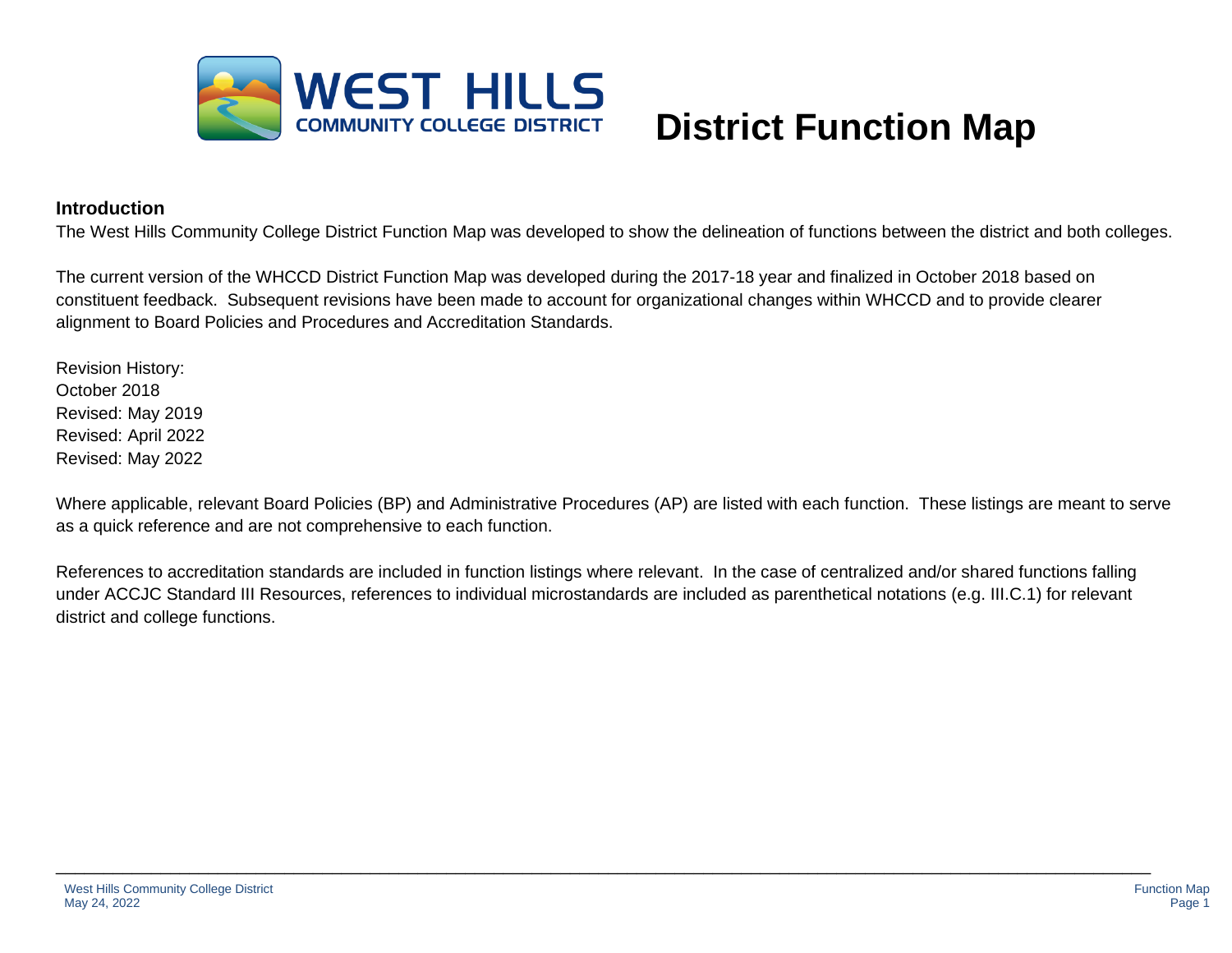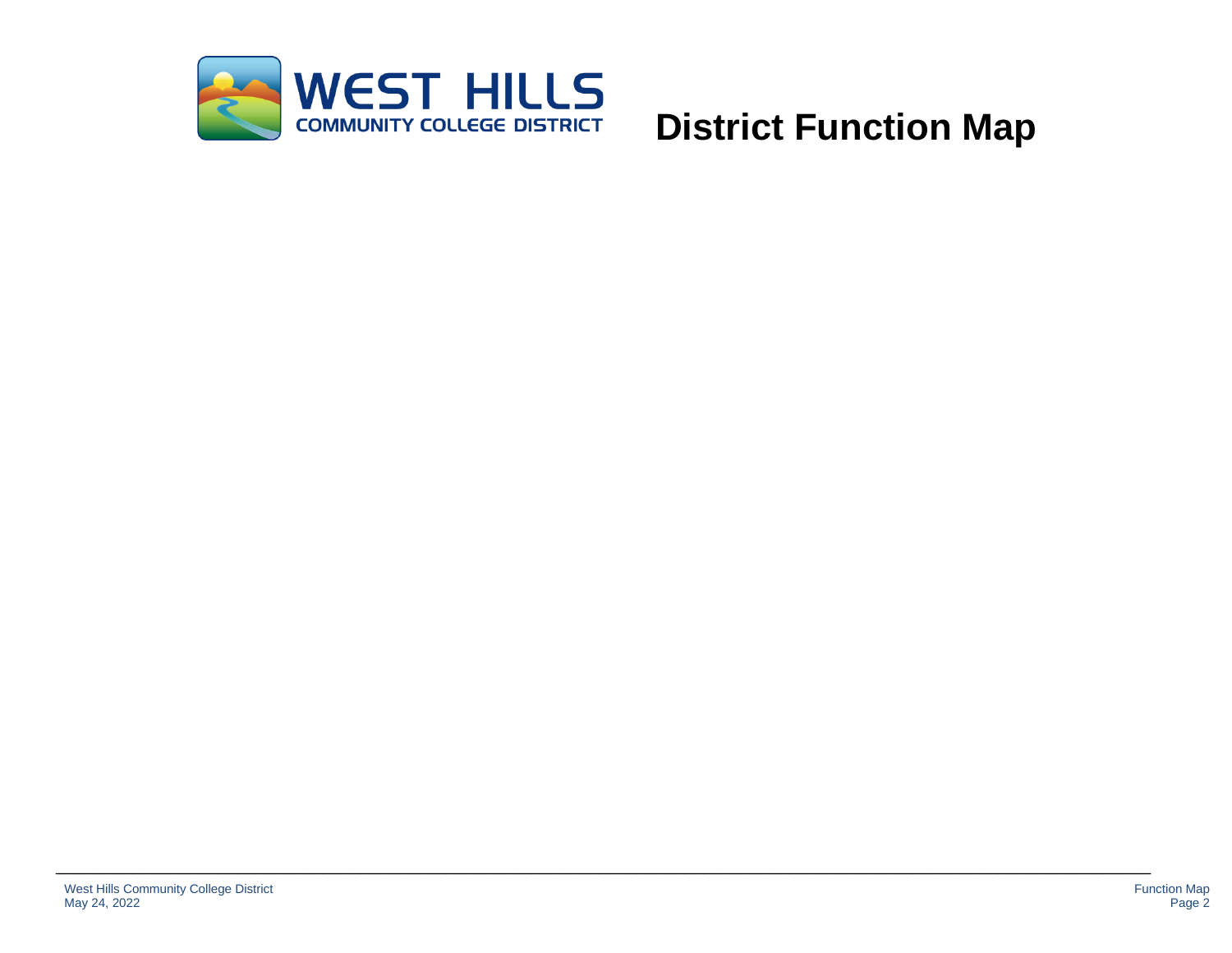

| Function                                                                              | <b>District Role</b>                                                                                                                                                                                                | <b>College Role</b>                                                                                                                                                                                                                                                                                                                                                                                                                                                                                                                                                                                                                                                                                                                                                                                                                                                                                                                                                                                                                                              |
|---------------------------------------------------------------------------------------|---------------------------------------------------------------------------------------------------------------------------------------------------------------------------------------------------------------------|------------------------------------------------------------------------------------------------------------------------------------------------------------------------------------------------------------------------------------------------------------------------------------------------------------------------------------------------------------------------------------------------------------------------------------------------------------------------------------------------------------------------------------------------------------------------------------------------------------------------------------------------------------------------------------------------------------------------------------------------------------------------------------------------------------------------------------------------------------------------------------------------------------------------------------------------------------------------------------------------------------------------------------------------------------------|
| <b>Accreditation</b><br>(BP/AP 3200)                                                  | Act as liaison between colleges and district for accreditation<br>$\bullet$<br>functions and issues<br>Responsible for addressing accreditation standards related to<br>$\bullet$<br>centralized district functions | Coordinate and facilitate ongoing accreditation functions<br>$\bullet$<br>College ALOs and Presidents are primary points of contact for<br><b>ACCJC</b>                                                                                                                                                                                                                                                                                                                                                                                                                                                                                                                                                                                                                                                                                                                                                                                                                                                                                                          |
|                                                                                       | Director of Accreditation, Research, Institutional Effectiveness, and<br>Planning                                                                                                                                   | President (WHCC & WHCL)<br>Vice President of Educational Services (ALO) (WHCC)<br>Vice President of Educational Services (ALO) (WHCL)                                                                                                                                                                                                                                                                                                                                                                                                                                                                                                                                                                                                                                                                                                                                                                                                                                                                                                                            |
| Admissions,<br>Records, and<br><b>Registration</b><br>(Chapters 4 and 5)<br>of BP/AP) | Final approval of registration schedule<br>$\bullet$<br>ERP setup of negotiated academic calendar<br>$\bullet$                                                                                                      | Evaluates applications to determine eligibility for admission, review<br>$\bullet$<br>for complements and accuracy, code and process applications<br>according to established policies and procedures.<br>Maintain registration processes and services<br>$\bullet$<br>Maintains student records<br>$\bullet$<br>Maintain and monitor storage of student records (i.e. grades,<br>$\bullet$<br>attendance records etc.)<br>Coding priority registration<br>$\bullet$<br>Review external reporting (MIS, NSC, IPEDS) for accuracy related<br>$\bullet$<br>to student data/records<br>Maintain online application (CCCApply)<br>$\bullet$<br><b>Print transcripts</b><br>$\bullet$<br>Evaluates transcripts to determine transfer of credits, reviews<br>$\bullet$<br>applications for graduation according to established guidelines.<br>Evaluate student eligibility for academic degrees and certificates<br>$\bullet$<br>Faculty make recommendations on course articulation<br>$\bullet$<br>Evaluate, and certify external student records for entry into ERP |
|                                                                                       | Associate Vice Chancellor of Education and Student Services (District<br>CIO)                                                                                                                                       | Vice President of Student Services (WHCC & WHCL)<br>Director of Admissions & Records/Registrar (WHCC & WHCL)                                                                                                                                                                                                                                                                                                                                                                                                                                                                                                                                                                                                                                                                                                                                                                                                                                                                                                                                                     |
| <b>Adult Education</b>                                                                |                                                                                                                                                                                                                     | Deliver Adult Education instructional services<br>$\bullet$<br>Oversee college-level budget for Adult Education<br>$\bullet$<br>Provides student data and budget information to District for state<br>$\bullet$<br>reporting                                                                                                                                                                                                                                                                                                                                                                                                                                                                                                                                                                                                                                                                                                                                                                                                                                     |
|                                                                                       |                                                                                                                                                                                                                     | Dean of Educational Services (WHCC)<br>Vice President of Educational Services (WHCL)                                                                                                                                                                                                                                                                                                                                                                                                                                                                                                                                                                                                                                                                                                                                                                                                                                                                                                                                                                             |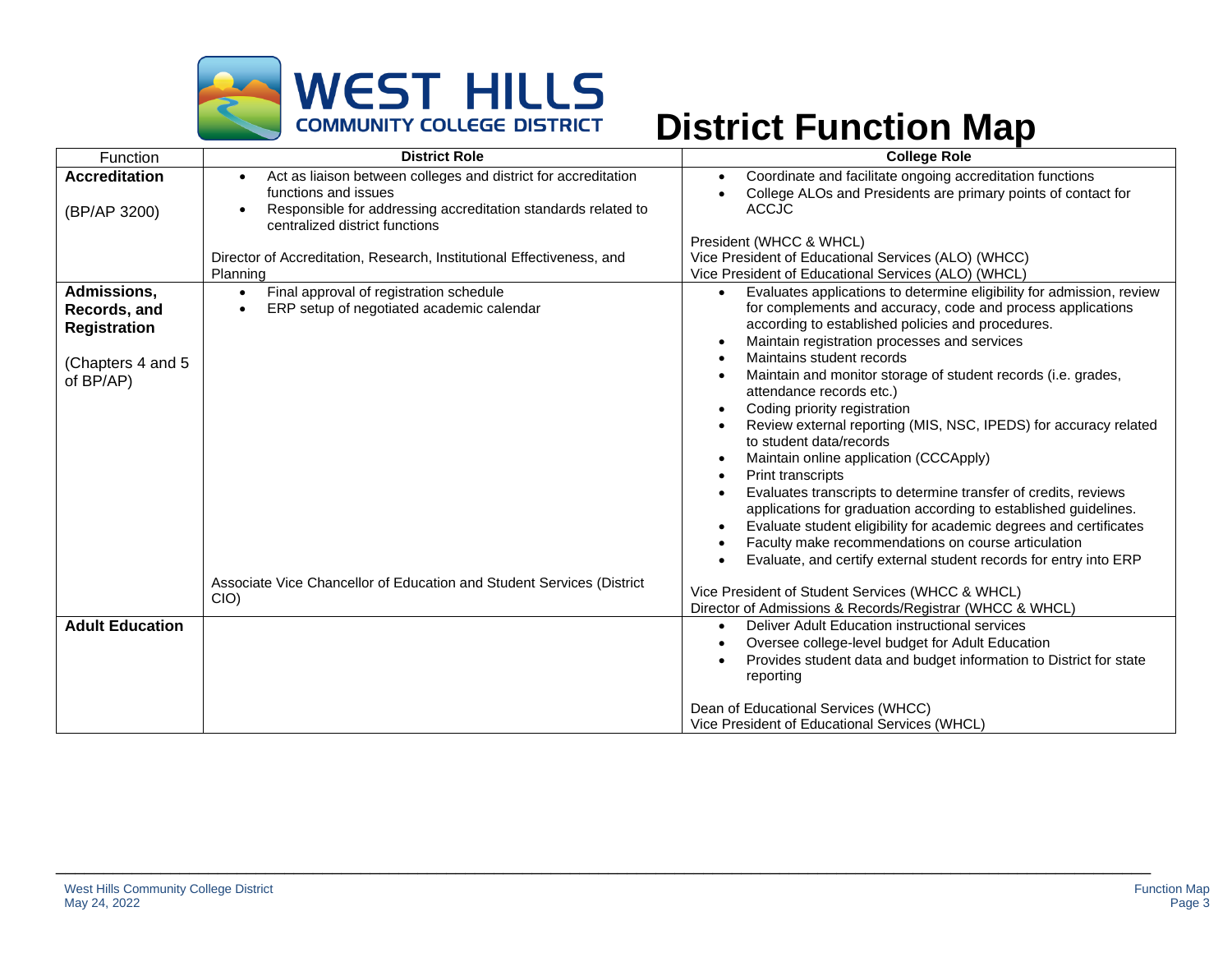

| <b>Articulation</b><br>(BP/AP 4050)                                                                                             |                                                                                                                                                                                                                                                                                                                                        | Assist in development of faculty-approved articulation agreements<br>$\bullet$<br>Maintain various articulation web sites and databases (ASSIST,<br>Oscar, C-ID, etc.)<br>Maintain TES articulation database<br>٠<br>Review and confirm accuracy of curriculum pertaining to<br>transferability.<br>Faculty make recommendations on course equivalencies<br>$\bullet$<br>Vice President of Student Services (WHCC & WHCL)<br>Dean of Student Services (WHCC & WHCL)<br>Articulation Officer (WHCC & WHCL) |
|---------------------------------------------------------------------------------------------------------------------------------|----------------------------------------------------------------------------------------------------------------------------------------------------------------------------------------------------------------------------------------------------------------------------------------------------------------------------------------|-----------------------------------------------------------------------------------------------------------------------------------------------------------------------------------------------------------------------------------------------------------------------------------------------------------------------------------------------------------------------------------------------------------------------------------------------------------------------------------------------------------|
| <b>Athletics</b><br>(BP/AP 5700)                                                                                                |                                                                                                                                                                                                                                                                                                                                        | Athletics<br>$\bullet$<br>Intercollegiate athletic sports.<br>$\circ$<br>Title IX reporting<br>$\circ$<br>Adhere to CCCAA, Central Valley Conference, and other<br>regulations<br>Vice President of Student Services (WHCC)<br>Associate Dean of Athletics & Kinesiology (WHCC)<br>Vice President of Educational Services (WHCL)                                                                                                                                                                          |
| <b>Auxiliary</b><br><b>Services</b><br><b>ACCJC Standard</b><br><b>III.D Financial</b><br>Resources                             | Negotiate, sign, process, and maintain contracts with outside<br>$\bullet$<br>vendors (III.D.16)<br>Child Development Centers - budget planning and monitoring,<br>$\bullet$<br>progress reporting, state and regional contract management<br>Director of Child Development Centers<br>Vice Chancellor of Business and Fiscal Services | Associate Dean of Athletics& Kinesiology (WHCL)<br><b>Bookstore</b><br>$\bullet$<br>Vice President of Educational Services (WHCC & WHCL)<br><b>Food Services</b><br>$\bullet$<br>Food Service Manager (WHCC)<br>President (WHCL)<br><b>Residence Halls</b><br>$\bullet$<br>Associate Dean of Athletics & Kinesiology (WHCC)<br>Director of Residential Living (WHCC)<br>Farm Operations (non-instructional/crop production)<br>$\bullet$                                                                  |
| <b>Board of</b><br><b>Trustees</b><br>(Chapter 2 of<br>BP/AP)<br><b>ACCJC Standard</b><br><b>IV.C Governing</b><br><b>Board</b> | Set policy, delegate authority, and provide leadership and<br>$\bullet$<br>oversight.<br>Chancellor                                                                                                                                                                                                                                    | Director, Farm of the Future (WHCC)                                                                                                                                                                                                                                                                                                                                                                                                                                                                       |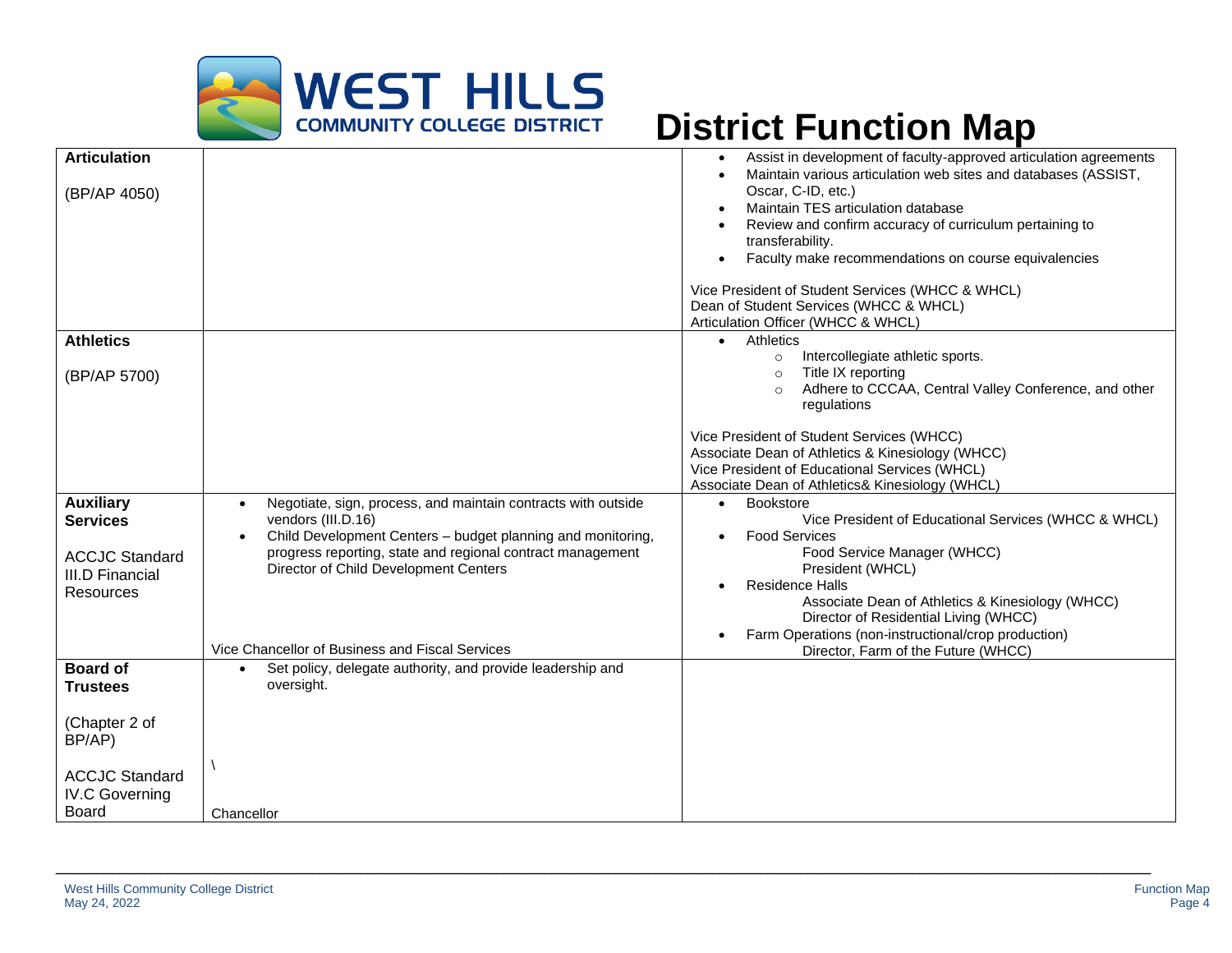

| <b>Budget</b><br><b>Development</b><br>(BP/AP 6200)<br><b>ACCJC Standard</b><br>III.D Financial<br>Resources | Provides criteria and institutional guidelines for financial planning<br>$\bullet$<br>and budgeting based on the district mission and goals (III.D.3,<br>III.D.4)<br>Complies with statutory deadlines for tentative and adopted<br>budget planning and approval<br>Provides current resource allocation<br>$\bullet$<br>Preparation of college and district budget worksheets<br>Development of annual tentative and adopted budget documents<br>for Board of Trustees review and approval (III.D.1, III.D.9,<br>III.D.11, III.D.12, III.D.13)<br>Coordination with colleges on budget planning cycle.<br>Collaborate and coordinate with the colleges to develop FTES<br>and FTEF targets and instructional budget allocation<br>Maintain adherence to BP/AP 6200 Budget Preparation and<br>$\bullet$ | Uses the college mission and goals as the foundation of budget and<br>financial planning through integrated planning and participatory<br>governance (III.D.2, III.D.3)<br>Provides criteria and institutional guidelines for financial planning<br>and budgeting at the college level (III.D.4)<br>Complies with statutory deadlines for tentative and adopted budget<br>planning and approval<br>Preparation of college budget development worksheets |
|--------------------------------------------------------------------------------------------------------------|---------------------------------------------------------------------------------------------------------------------------------------------------------------------------------------------------------------------------------------------------------------------------------------------------------------------------------------------------------------------------------------------------------------------------------------------------------------------------------------------------------------------------------------------------------------------------------------------------------------------------------------------------------------------------------------------------------------------------------------------------------------------------------------------------------|---------------------------------------------------------------------------------------------------------------------------------------------------------------------------------------------------------------------------------------------------------------------------------------------------------------------------------------------------------------------------------------------------------------------------------------------------------|
|                                                                                                              | Resource allocation (III.D.9)<br>Chancellor<br>Vice Chancellor of Business and Fiscal Services<br><b>Budget Services and Procurement Supervisor</b>                                                                                                                                                                                                                                                                                                                                                                                                                                                                                                                                                                                                                                                     | President (WHCC & WHCL)                                                                                                                                                                                                                                                                                                                                                                                                                                 |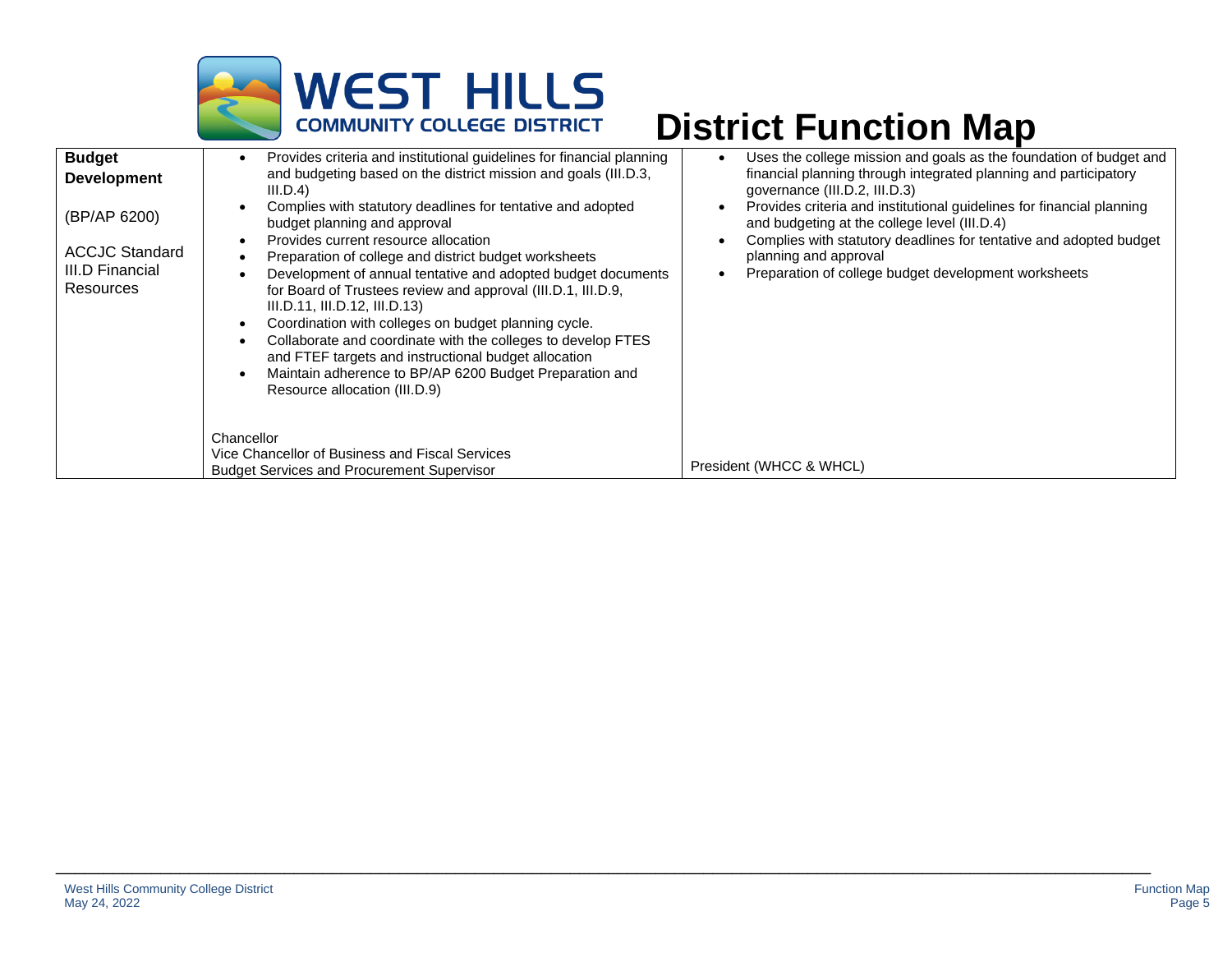

| <b>Budget Services</b><br>- Accounting<br><b>ACCJC Standard</b><br>III.D Financial<br><b>Resources</b> | Processes all accounts payable and accounts receivable<br>transactions<br>Reconciles accounts<br>Establish and maintain fiscal controls through Budget Services<br>Manual (III.D.5, III.D.6, III.D.8)<br>Oversee annual audit (III.D.6, III.D.7, III.D.8)<br>Processes reimbursement claims and travel requests<br>Prepares financial statements (III.D.10)<br>Oversees the disbursement and account maintenance of<br>financial aid (III.D.10, III.D.15)<br>Assists in managing grant and auxiliary accounting (III.D.14)<br>District insurance management handling (worker's compensation;<br>health and welfare; property; liability and crime; and student and<br>athlete insurance program)<br>Provide staff with budget lookup and report training for Ellucian | Process budget transfer requests<br>Process personnel budget change forms<br>Track and monitor department and area budgets           |
|--------------------------------------------------------------------------------------------------------|-----------------------------------------------------------------------------------------------------------------------------------------------------------------------------------------------------------------------------------------------------------------------------------------------------------------------------------------------------------------------------------------------------------------------------------------------------------------------------------------------------------------------------------------------------------------------------------------------------------------------------------------------------------------------------------------------------------------------------------------------------------------------|--------------------------------------------------------------------------------------------------------------------------------------|
|                                                                                                        | Colleague<br>Audit and process budget transfer requests<br>Audit and process personnel budget change forms<br>Vice Chancellor of Business and Fiscal Services<br><b>Director of Fiscal Services</b><br><b>Budget Services and Procurement Supervisor</b><br><b>Accounting Services Supervisor</b><br><b>Grants Services Supervisor</b>                                                                                                                                                                                                                                                                                                                                                                                                                                | Presidents (WHCC & WHCL)<br>Vice President of Educational Services (WHCC & WHCL)<br>Vice President of Student Services (WHCC & WHCL) |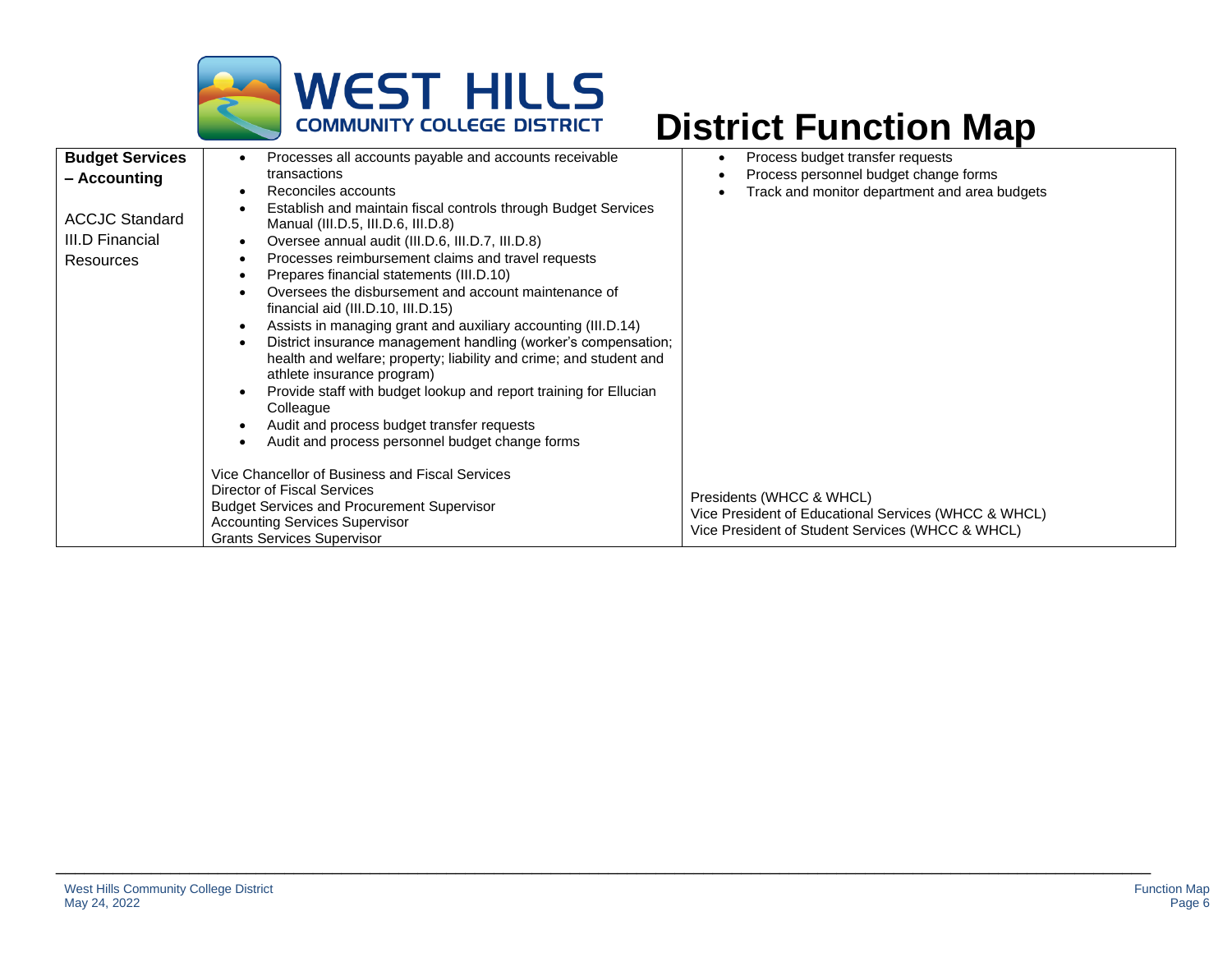

| <b>Budget Services</b><br>- Capital Outlay<br>Project<br><b>Administration</b> | Management of various phases of construction contracts (III.B.4)<br>$\bullet$<br>Maintain multiple source project funding allocations and budgets<br>(III.B.4)<br>Establish process for determining total cost of ownership (TCO)<br>for new facilities and equipment (III.B.4)<br>Issue Notices to Proceed, Purchase Orders, and Notices of<br>$\bullet$            | Work closely with contractors, architects, and other service<br>$\bullet$<br>providers<br>Assist in the solicitation of bids for scheduled maintenance projects.<br>$\bullet$<br>Tag fixed assets in coordination with District Office |
|--------------------------------------------------------------------------------|----------------------------------------------------------------------------------------------------------------------------------------------------------------------------------------------------------------------------------------------------------------------------------------------------------------------------------------------------------------------|----------------------------------------------------------------------------------------------------------------------------------------------------------------------------------------------------------------------------------------|
| (Chapter 6 of<br>BP/AP)                                                        | Completion<br>Work closely with contractors, architects, and other service<br>providers<br>Maintain and reconcile project audits                                                                                                                                                                                                                                     |                                                                                                                                                                                                                                        |
| <b>ACCJC Standard</b><br>III.B Physical<br>Resources                           | Preparation and submittal of reimbursement claims to state and<br>$\bullet$<br>other agencies<br>Respond and compile requests for information for federal, state,<br>and local agencies regarding projects.<br>Maintain Fixed Assets Inventory System and prepare reports for<br>auditors and insurance carriers.<br>Vice Chancellor of Business and Fiscal Services |                                                                                                                                                                                                                                        |
|                                                                                | <b>Budget Services and Procurement Supervisor</b>                                                                                                                                                                                                                                                                                                                    | President (WHCC & WHCL)<br>Director of Maintenance and Operations (WHCC & WHCL)                                                                                                                                                        |
| <b>Budget Services</b><br>- Payroll                                            | Processes payroll for all college and district employees<br>$\bullet$<br>Prepares monthly, quarterly, and annual federal, state, and<br>district reports<br>Monitors and adjusts employee wages.                                                                                                                                                                     |                                                                                                                                                                                                                                        |
| <b>ACCJC Standard</b><br><b>III.D Financial</b><br>Resources                   |                                                                                                                                                                                                                                                                                                                                                                      |                                                                                                                                                                                                                                        |
|                                                                                | Vice Chancellor of Business and Fiscal Services<br><b>Payroll Services Supervisor</b>                                                                                                                                                                                                                                                                                |                                                                                                                                                                                                                                        |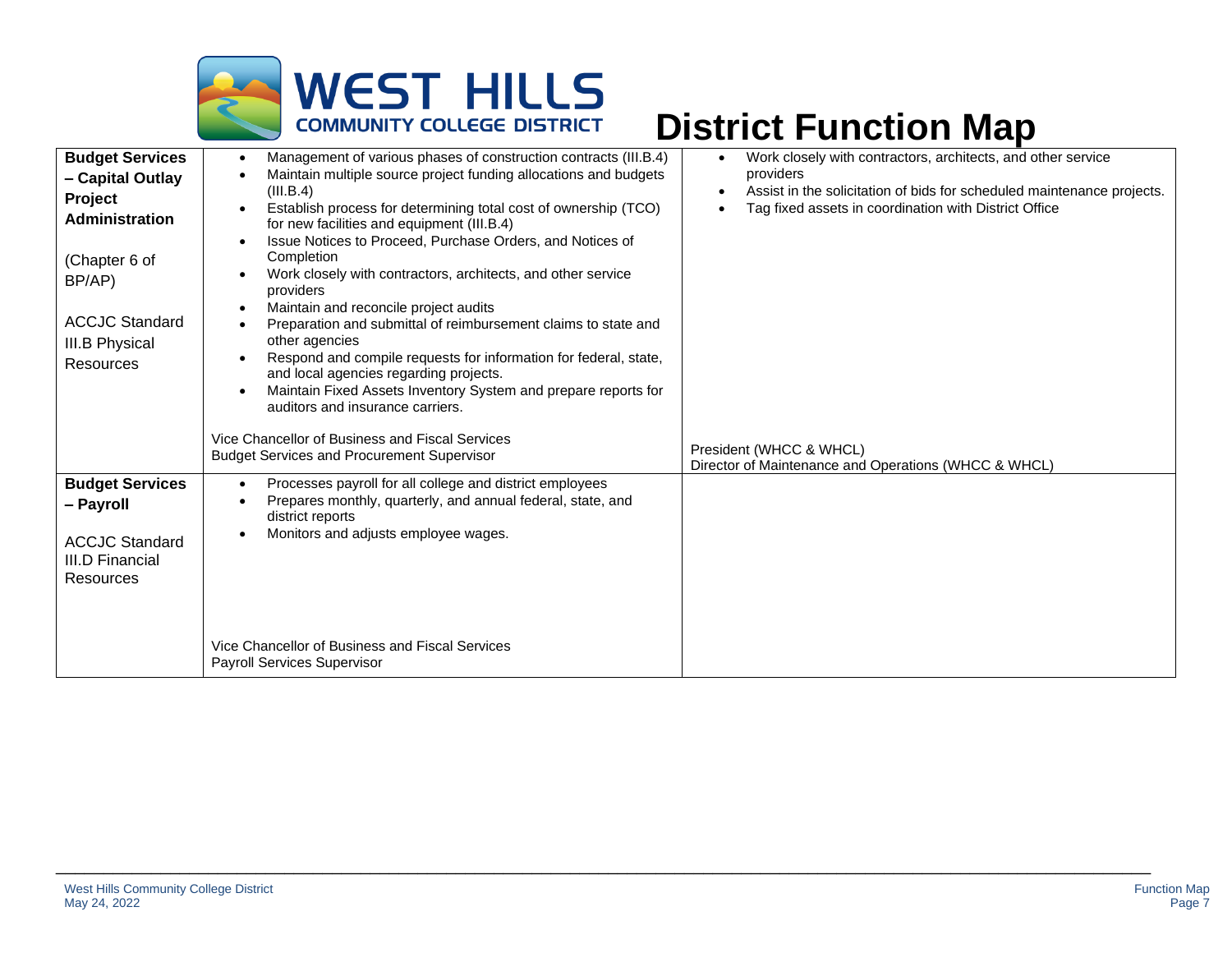

| <b>Budget Services</b><br>- Purchasing<br>(BP/AP 6330)<br><b>ACCJC Standard</b><br><b>III.D Financial</b><br><b>Resources</b>                                                          | Oversees and monitors purchasing throughout the district<br>$\bullet$<br>Set purchasing procedures and maintain Budget Services<br>Manual (III.D.5)<br>Processes all requisitions and purchase orders<br>٠<br>Communicates with employees and vendors regarding purchases<br>$\bullet$<br>Provide staff with Ellucian Colleague purchasing training<br>$\bullet$<br>Preparation of RFQ (Request for Quote) and RFP (Request for<br>$\bullet$<br>Proposal) processes<br>Review contracts for basic legal requirements and review with<br>$\bullet$<br>legal as needed (III.D.16) | Entry and approval of purchase requisitions<br>$\bullet$<br>Communicates with employees and vendors regarding purchases                                                                                                                                                                                                                                                                                                                                                                                                                                                                                                                                                                                                                                                                                                  |
|----------------------------------------------------------------------------------------------------------------------------------------------------------------------------------------|---------------------------------------------------------------------------------------------------------------------------------------------------------------------------------------------------------------------------------------------------------------------------------------------------------------------------------------------------------------------------------------------------------------------------------------------------------------------------------------------------------------------------------------------------------------------------------|--------------------------------------------------------------------------------------------------------------------------------------------------------------------------------------------------------------------------------------------------------------------------------------------------------------------------------------------------------------------------------------------------------------------------------------------------------------------------------------------------------------------------------------------------------------------------------------------------------------------------------------------------------------------------------------------------------------------------------------------------------------------------------------------------------------------------|
|                                                                                                                                                                                        | Vice Chancellor of Business and Fiscal Services<br><b>Budget Services and Procurement Supervisor</b><br><b>Accounting Services Supervisor</b>                                                                                                                                                                                                                                                                                                                                                                                                                                   | Presidents (WHCC & WHCL)<br>Vice President of Educational Services (WHCC & WHCL)<br>Vice President of Student Services (WHCC & WHCL)<br>Department/Budget Managers (WHCC & WHCL)                                                                                                                                                                                                                                                                                                                                                                                                                                                                                                                                                                                                                                         |
| <b>Career Technical</b><br><b>Education and</b><br><b>Workforce</b><br><b>Development</b><br>(Chapter 4 of<br>BP/AP)<br><b>ACCJC Standard</b><br><b>II.A Instructional</b><br>Programs | High level planning and visioning for to meet current and future<br>$\bullet$<br>workforce and career technical education needs of the district<br>and beyond.<br>Create partnerships<br>$\bullet$<br>Identify and expand new and developing markets<br>$\bullet$<br>Develop and implement strategies for achieving college and<br>$\bullet$<br>district goals and objectives related to<br>career/occupational/workforce education                                                                                                                                             | Manage CTE certificate and degree programs that focus on training<br>$\bullet$<br>students for employment that requires specialized knowledge in a<br>trade or manual skill<br>Review and revise, as necessary, existing programs to meet<br>$\bullet$<br>industry needs<br>Work with employer advisory committees and other regional entities<br>$\bullet$<br>Promote career technical education programs to communities, high<br>$\bullet$<br>schools, and special populations<br>Plan, develop, and maintain the college's compliance with<br>appropriate state and federal regulations related to career technical<br>programs<br>Develop and enhance training programs designed to serve local<br>$\bullet$<br>workforce needs<br>Represent college on district, local, regional, and state workforce<br>committees |
|                                                                                                                                                                                        | Associate Vice Chancellor of Education and Student Services (District<br>CIO)                                                                                                                                                                                                                                                                                                                                                                                                                                                                                                   | Dean of Career Technical Education (WHCL)<br>Dean of Educational Services (WHCC)                                                                                                                                                                                                                                                                                                                                                                                                                                                                                                                                                                                                                                                                                                                                         |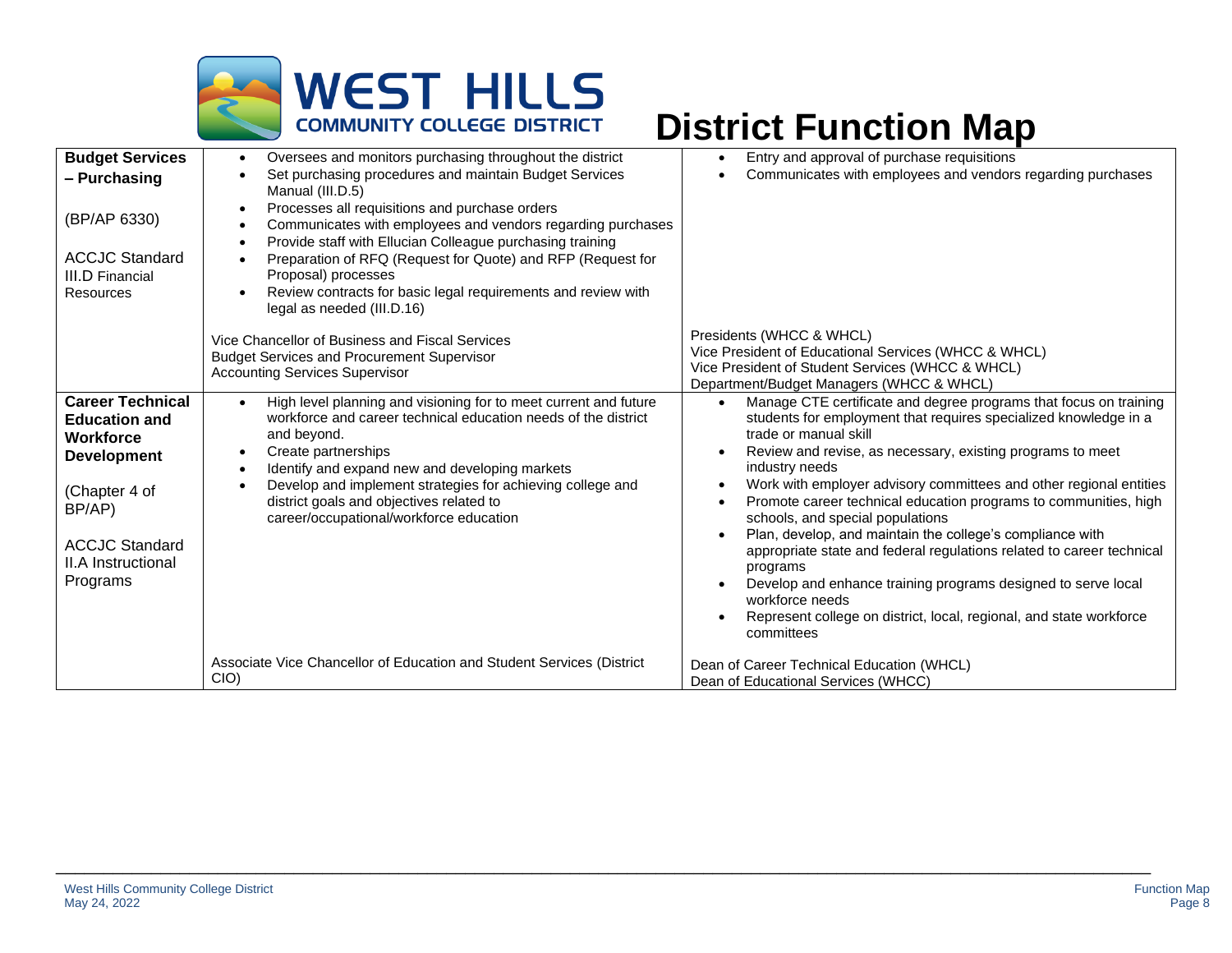

| Catalog<br><b>Development</b><br><b>ACCJC Standard</b><br>I.C Institutional<br>Integrity | Coordinates timeline for Catalog Development<br>$\bullet$                                                                                                                                                                                                                                                                                                                                                                                        | Revise and update college catalog on an annual basis<br>$\bullet$<br>Ensure production and timely release of college catalogs and<br>addenda<br>Ensure accuracy of catalog course and program listings against<br>Chancellor's Office Curriculum Inventory (COCI) and student<br>information system<br>Publish college catalog and catalog addenda<br>$\bullet$                      |
|------------------------------------------------------------------------------------------|--------------------------------------------------------------------------------------------------------------------------------------------------------------------------------------------------------------------------------------------------------------------------------------------------------------------------------------------------------------------------------------------------------------------------------------------------|--------------------------------------------------------------------------------------------------------------------------------------------------------------------------------------------------------------------------------------------------------------------------------------------------------------------------------------------------------------------------------------|
|                                                                                          | Associate Vice Chancellor of Education and Student Services (District<br>CIO)                                                                                                                                                                                                                                                                                                                                                                    | Vice President of Educational Services (WHCC & WHCL)<br>Director of Admission and Records/Registrar (WHCC & WHCL)<br>Curriculum Systems Managers (WHCC & WHCL)                                                                                                                                                                                                                       |
| <b>Child</b><br><b>Development</b><br><b>Centers</b>                                     | Provide high quality early care and education<br>$\bullet$<br>Provide early intervention for children with special needs<br>$\bullet$<br>Enhance family capacity by providing services and education for<br>parents<br>Provide best practices in early education<br>$\bullet$<br>Support early education educators throughout the district.<br>$\bullet$<br>Maintain accreditation of Child Development Centers with state<br>and other agencies | Maintenance and safety & security for Child Development Center<br>$\bullet$<br>facilities at campus sites.                                                                                                                                                                                                                                                                           |
|                                                                                          | Director of Child Development Centers<br><b>Center Site Supervisors</b>                                                                                                                                                                                                                                                                                                                                                                          | President (WHCC & WHCL)<br>Director of Maintenance and Operations (WHCC & WHCL)                                                                                                                                                                                                                                                                                                      |
| <b>Community</b><br><b>Education</b><br>(Community<br>Service)                           |                                                                                                                                                                                                                                                                                                                                                                                                                                                  | Identify community needs<br>$\bullet$<br>Develop and promote fall, spring, and summer schedule for<br>community education classes<br>Work with instructors to develop curriculum for community<br>education classes<br>Support marketing of community education classes<br>Facilitate registration of students and payment for courses.<br>Vice President of Student Services (WHCC) |
|                                                                                          |                                                                                                                                                                                                                                                                                                                                                                                                                                                  | Vice President of Educational Services (WHCL)                                                                                                                                                                                                                                                                                                                                        |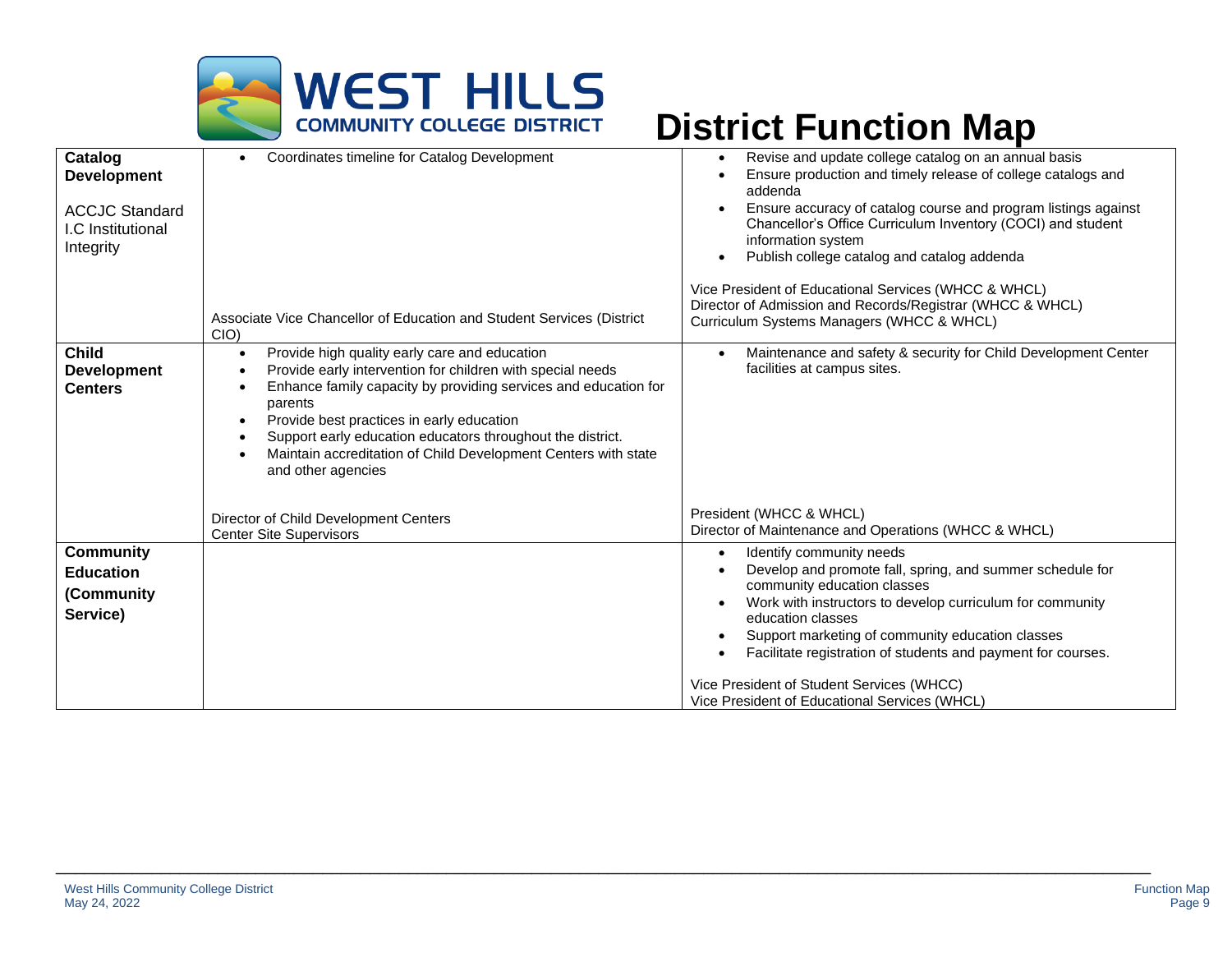

| <b>Contract Training</b><br>(Not for Credit)<br>(BP 4104)                                                          | Provide customized academic services and skills training, testing,<br>$\bullet$<br>and assessment services for external clients on a fee for service<br>basis<br>Provide not-for-credit offerings to college Adult Education<br>$\bullet$<br>programs<br>Negotiate, sign, process, and maintain contracts with outside<br>$\bullet$<br>vendors; determine the need for legal advice on contract issues<br>in conjunction with Vice Chancellor of Business and Fiscal<br>Services' Office<br>Ongoing sales projections and tracking of employers, agencies,<br>and students served and trained<br>Coordinate service offerings between credit and non-credit sites,<br>$\bullet$<br>as well as with community colleges regionwide<br>Identify potential grant funding opportunities to support<br>$\bullet$<br>development of training and employment services<br>Associate Vice Chancellor of Education and Student Services (District CIO)<br>Director of Contract Training<br><b>Director of Grants</b> | Assist district in identifying potential clients and opportunities for<br>$\bullet$<br>offering Not-for-Credit Contract Training<br>Provide facilities (office and classroom) to support delivery of<br>$\bullet$<br>training and employment services through contract training<br>Vice President of Educational Services (WHCC & WHCL)                                                                                                                                                                                                                                                                                                                     |
|--------------------------------------------------------------------------------------------------------------------|-----------------------------------------------------------------------------------------------------------------------------------------------------------------------------------------------------------------------------------------------------------------------------------------------------------------------------------------------------------------------------------------------------------------------------------------------------------------------------------------------------------------------------------------------------------------------------------------------------------------------------------------------------------------------------------------------------------------------------------------------------------------------------------------------------------------------------------------------------------------------------------------------------------------------------------------------------------------------------------------------------------|-------------------------------------------------------------------------------------------------------------------------------------------------------------------------------------------------------------------------------------------------------------------------------------------------------------------------------------------------------------------------------------------------------------------------------------------------------------------------------------------------------------------------------------------------------------------------------------------------------------------------------------------------------------|
| <b>Curriculum</b><br><b>Development</b><br>(BP/AP 4020)<br><b>ACCJC Standard</b><br>II.A Instructional<br>Programs | Advise on policies, procedures, and processes related to<br>$\bullet$<br>curriculum and educational planning<br>Chancellor<br>Associate Vice Chancellor of Education and Student Services (District<br>CIO                                                                                                                                                                                                                                                                                                                                                                                                                                                                                                                                                                                                                                                                                                                                                                                                | Adhere to Education Code and district policy and procedures<br>$\bullet$<br>Develop and recommend new and revised courses and programs<br>$\bullet$<br>to the Board of Trustees<br>Maintain course and program records in the Chancellor's Office<br>$\bullet$<br>Curriculum Inventory (COCI)<br>Develop and maintain Student Learning Outcomes at the course,<br>$\bullet$<br>program, and institutional levels.<br>Maintain degree audit system in alignment with approved programs<br>of study<br>Vice President of Educational Services (WHCC & WHCL)<br>Faculty Curriculum Committee Chairs (WHCC & WHCL)<br>Curriculum Systems Managers (WHCC & WHCL) |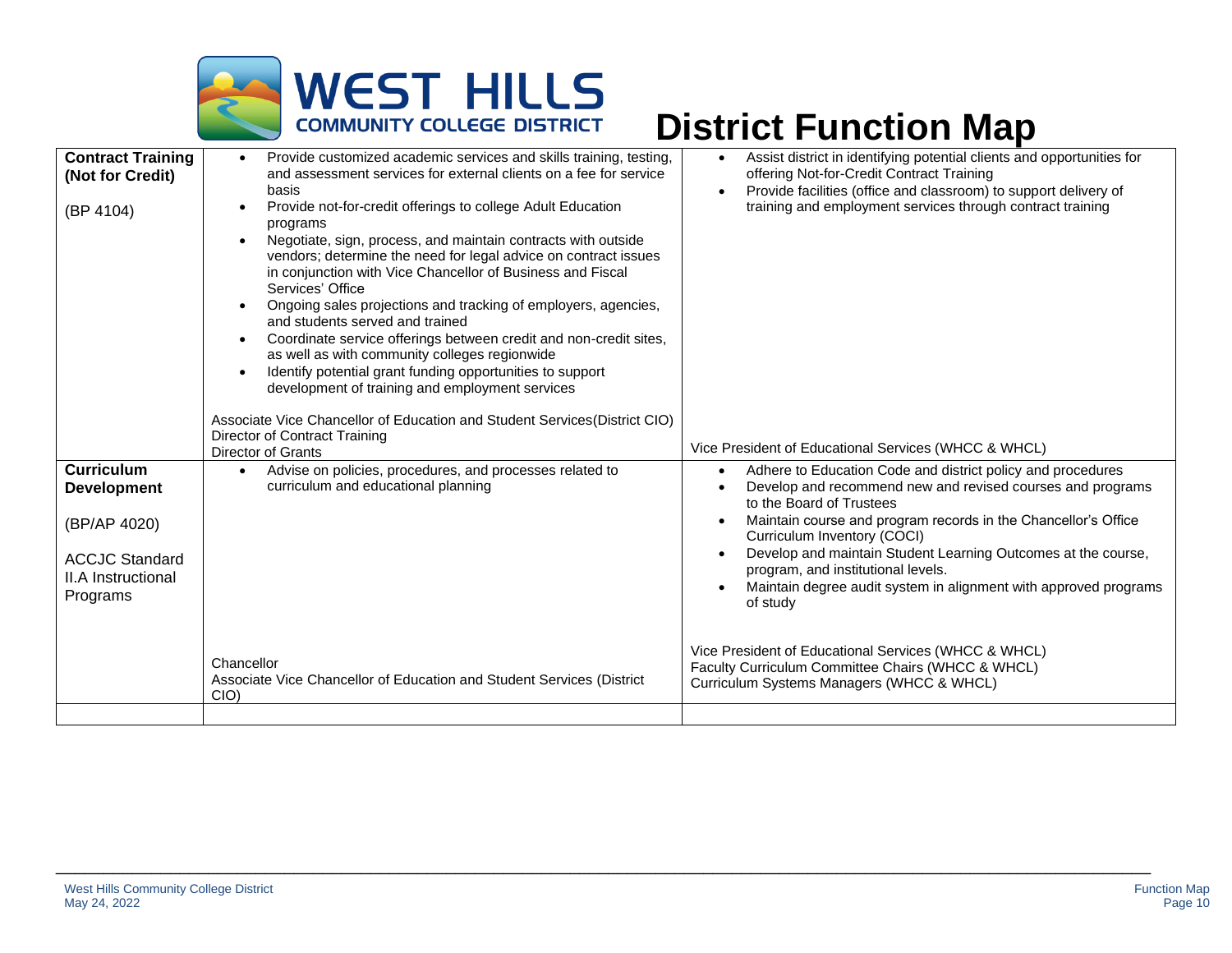

| <b>Educational</b><br><b>Services</b><br>(Chapter 4 of<br>BP/AP)<br><b>ACCJC Standard</b><br>II.A Instructional<br>Programs | Program Development<br>$\bullet$<br>Establishes guidelines for program expansion or<br>$\Omega$<br>discontinuance through BP/AP 4021 on Program<br>Viability<br>Maintain schedule development timeline<br>$\bullet$<br>Maintain academic calendar based on negotiated term dates                                                                        | <b>Contract Education (Credit and Non-Credit)</b><br>Development of contractual agreements (i.e. MOU) for<br>$\circ$<br>educational credit will primarily rely on District staff for its<br>development and negotiated agreement<br>All instructional and student services support of the MOU<br>for college credit and noncredit will be college-based<br>Ensure adherence to minimum qualifications for faculty.<br>Program Development<br>Instructor evaluations<br><b>Schedule Development</b><br>Develop schedule based on student needs and faculty<br>$\circ$<br>input<br>Enter and maintain course schedule in ERP<br>Assign courses to faculty and monitor faculty workloads<br>$\circ$<br>Academic Support - Tutoring & Supplemental Instruction<br>$\bullet$<br>Recruit, hire and schedule tutors and SI leaders<br>$\circ$<br>Track and report student usage of services<br>$\circ$ |
|-----------------------------------------------------------------------------------------------------------------------------|---------------------------------------------------------------------------------------------------------------------------------------------------------------------------------------------------------------------------------------------------------------------------------------------------------------------------------------------------------|-------------------------------------------------------------------------------------------------------------------------------------------------------------------------------------------------------------------------------------------------------------------------------------------------------------------------------------------------------------------------------------------------------------------------------------------------------------------------------------------------------------------------------------------------------------------------------------------------------------------------------------------------------------------------------------------------------------------------------------------------------------------------------------------------------------------------------------------------------------------------------------------------|
|                                                                                                                             | Associate Vice Chancellor of Education and Student Services (District<br>CIO                                                                                                                                                                                                                                                                            | Vice President of Educational Services (WHCC & WHCL)<br>Curriculum Systems Managers (WHCC & WHCL)                                                                                                                                                                                                                                                                                                                                                                                                                                                                                                                                                                                                                                                                                                                                                                                               |
| <b>Enrollment</b><br><b>Management</b>                                                                                      | Ensures compliance with District, state, and federal policies,<br>$\bullet$<br>rules, and regulations<br>Development of data, reports, and analytics to support<br>$\bullet$<br><b>Enrollment Management</b><br>Collaborate with colleges to develop annual targets for FTES and<br>$\bullet$<br><b>FTEF</b><br>Submit the CCFS-320 Report<br>$\bullet$ | In conjunction with the district, develop and follow a comprehensive<br>process to achieve and maintain optimum recruitment, retention,<br>and graduation rates of students<br>Ensures compliance with District, state, and federal policies, rules,<br>$\bullet$<br>and regulations<br>Collaborate with District to develop annual targets for FTES and<br>$\bullet$<br><b>FTEF</b>                                                                                                                                                                                                                                                                                                                                                                                                                                                                                                            |
|                                                                                                                             | Director of Accreditation, Research, Institutional Effectiveness, and<br>Planning                                                                                                                                                                                                                                                                       | President (WHCC & WHCL)<br>Vice President of Educational Services (WHCC & WHCL)<br>Vice President of Student Services (WHCC & WHCL)                                                                                                                                                                                                                                                                                                                                                                                                                                                                                                                                                                                                                                                                                                                                                             |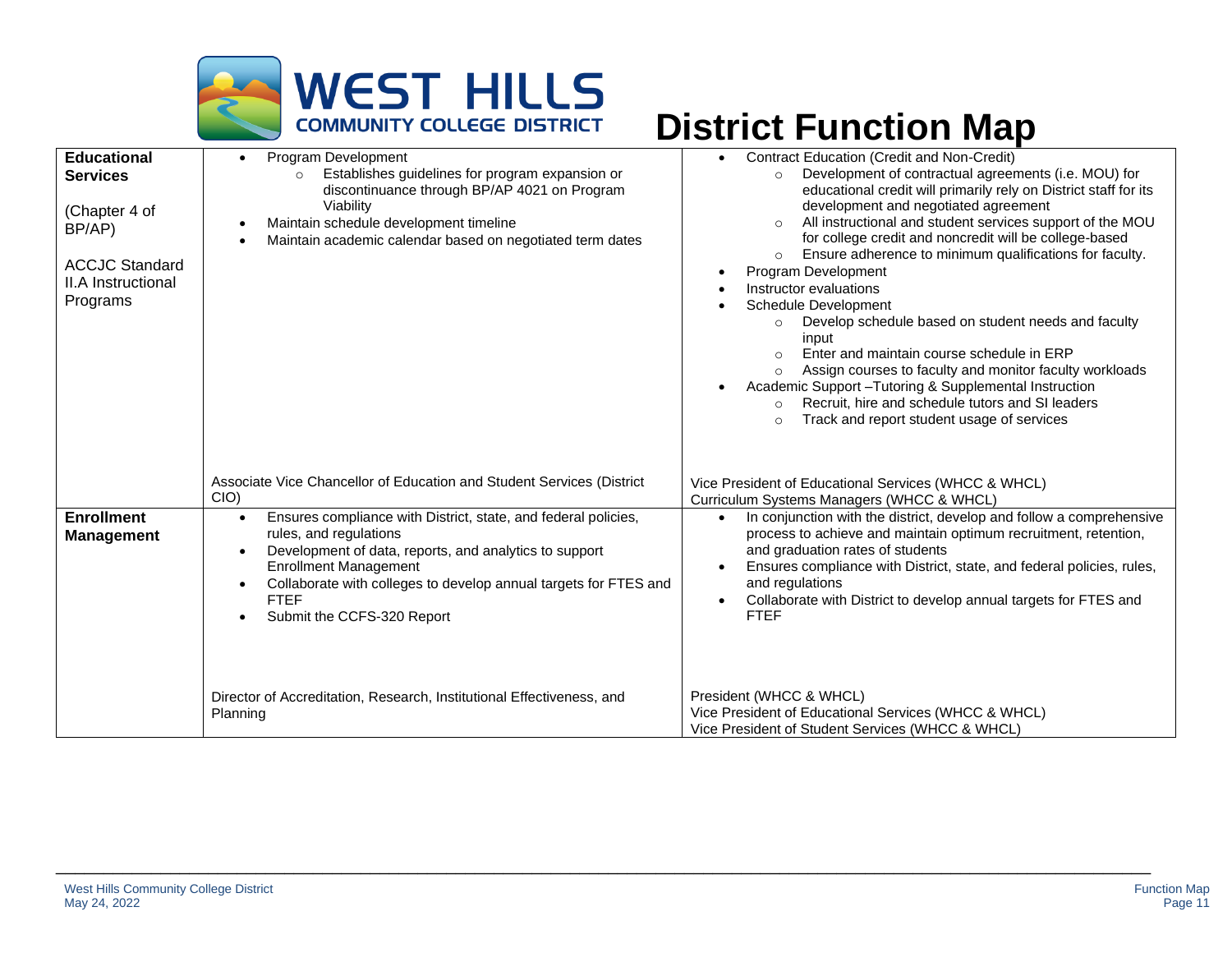

| <b>Facilities</b><br><b>Planning</b> | Work with district architect to plan future facilities and campus<br>master plan (III.B.4)<br>Recommend completed building designs to the Board of Trustees<br>(III.B.4)<br>Approve technology and furniture installation for new facilities<br>٠<br>Collaborate with the colleges to develop the District Facilities<br>Master Plan                         | Collaborate with the District to develop and maintain the District<br>Facilities Master Plan (III.B.3)<br>Submit technology and furniture installation requests to district<br>office<br>Plan scheduled maintenance priorities (III.B.3)                                                                                                                                                                                   |
|--------------------------------------|--------------------------------------------------------------------------------------------------------------------------------------------------------------------------------------------------------------------------------------------------------------------------------------------------------------------------------------------------------------|----------------------------------------------------------------------------------------------------------------------------------------------------------------------------------------------------------------------------------------------------------------------------------------------------------------------------------------------------------------------------------------------------------------------------|
|                                      | Chancellor<br>Vice Chancellor of Business and Fiscal Services                                                                                                                                                                                                                                                                                                | President (WHCC & WHCL)<br>Maintenance and Operations Director (WHCC & WHCL)                                                                                                                                                                                                                                                                                                                                               |
| <b>Foundation</b>                    | Coordinates district fundraising and approve fundraising events<br>$\bullet$<br>Provides accounting services for funds that are raised and/or<br>spent from fundraising activities and Foundation programs<br>Administers scholarship funds<br>٠<br>Coordinates donor communication<br>Oversee and approve donor recognition across District and<br>colleges | Executes fundraising events according to approved plan<br>Implement programs and initiatives that are funded through the<br>Foundation<br>Report to District Foundation Office on use and impact of donor<br>funds<br>Colleges award scholarships and select student applicants in<br>collaboration with Foundation<br>Implement donor recognition on campus<br>Update the Foundation on donor contacts and communications |
|                                      | Chancellor                                                                                                                                                                                                                                                                                                                                                   |                                                                                                                                                                                                                                                                                                                                                                                                                            |
|                                      | Executive Director of West Hills Community College Foundation                                                                                                                                                                                                                                                                                                | President (WHCC & WHCL)                                                                                                                                                                                                                                                                                                                                                                                                    |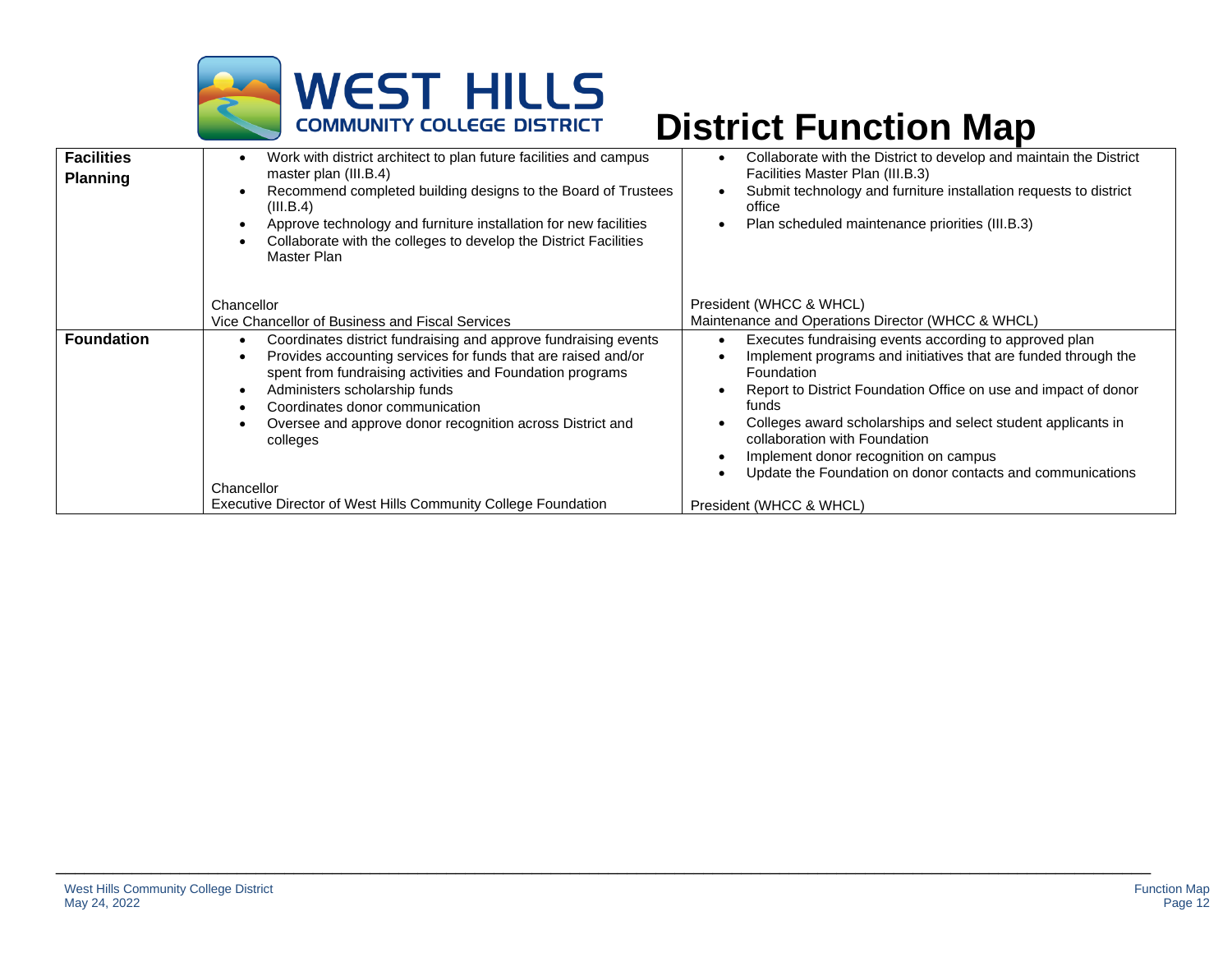

| (BP/AP 6301)                                 | academic and student support services and improve<br>infrastructure support through acquisition of capital and<br>equipment funds<br>Responsible for developing funding requests, working with<br>$\bullet$<br>college personnel on service and equipment needs, handling<br>follow up negotiations or provision of required information for<br>funding<br>Provide consultation and assistance throughout the entire grant<br>$\bullet$<br>writing process<br>Prepares final application packages with college input<br>$\bullet$<br>Serves as single submission site for all funding proposals.<br>$\bullet$<br>Oversight of awarded grants, including budgets, programmatic<br>$\bullet$<br>compliance, and Annual Performance Reports (APRs)<br>Supports the writing and submission of quarterly reports<br>$\bullet$<br>Reviews APRs prior to submission by program director<br>٠<br>Invoicing for CCCCO and Foundation grants<br>٠<br>Ensure compliance with applicable laws, regulations, district<br>policies and procedures, and sponsor guidelines | Implementation of grant programs and activities<br>Provide district with quarterly (programmatic and budget) report<br>information for submission to grantors<br>Develop and submit Annual Performance Reports<br>Responsible for compliance with applicable laws, regulations,<br>district policies and procedures, and sponsor guidelines<br>Develop college-level Perkins plan (programmatic and spending)<br>Collect and administer student surveys for gathering MIS data for<br>Perkins eligible courses/students |
|----------------------------------------------|-------------------------------------------------------------------------------------------------------------------------------------------------------------------------------------------------------------------------------------------------------------------------------------------------------------------------------------------------------------------------------------------------------------------------------------------------------------------------------------------------------------------------------------------------------------------------------------------------------------------------------------------------------------------------------------------------------------------------------------------------------------------------------------------------------------------------------------------------------------------------------------------------------------------------------------------------------------------------------------------------------------------------------------------------------------|-------------------------------------------------------------------------------------------------------------------------------------------------------------------------------------------------------------------------------------------------------------------------------------------------------------------------------------------------------------------------------------------------------------------------------------------------------------------------------------------------------------------------|
|                                              | Develop district-level Perkins plan and coordinate and approve<br>college plans<br>Enter CTEA survey data into ERP system for MIS reporting<br>Associate Vice Chancellor of Education and Student Services (District<br>CIO<br>Director of Grants                                                                                                                                                                                                                                                                                                                                                                                                                                                                                                                                                                                                                                                                                                                                                                                                           | President (WHCC & WHCL)<br>Grant Administrators/Directors (WHCC & WHCL)                                                                                                                                                                                                                                                                                                                                                                                                                                                 |
| <b>High School Dual</b><br><b>Enrollment</b> |                                                                                                                                                                                                                                                                                                                                                                                                                                                                                                                                                                                                                                                                                                                                                                                                                                                                                                                                                                                                                                                             | Management of dual-enrollment operations (scheduling, student<br>services, etc.)<br>Coordinator of Dual Enrollment (WHCC)<br>Director of Special Grants/Dual Enrollment (WHCC)<br>Dean of Educational Services (WHCC)<br>Director of Outreach and Recruitment (WHCL)<br>Vice President of Educational Services (WHCL)                                                                                                                                                                                                   |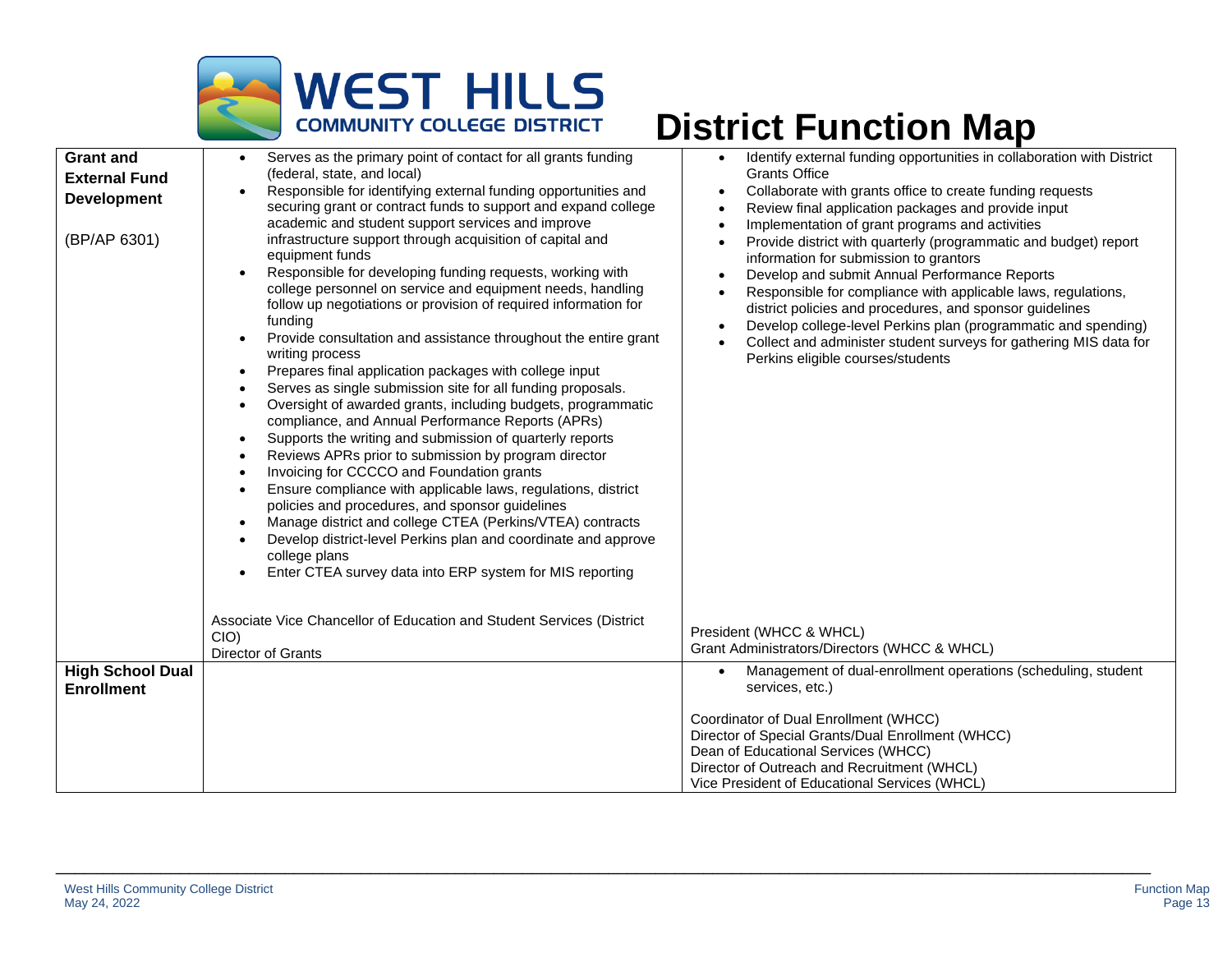

| Human<br><b>Resources</b><br>(Chapter 7 of<br>BP/AP)<br><b>ACCJC Standard</b><br>III.A Human<br><b>Resources</b>                 | Assist with employee relations including performance<br>evaluations, discipline, etc.(III.A.13)<br>Coordinate and manage recruitment and selection (III.A.1, III.A.2)<br>$\bullet$<br>Screen applications based on job descriptions and minimum<br>$\bullet$<br>qualifications (III.A.1, III.A.2, III.A.3, III.A.4).<br>Administer and enforce collective bargaining agreements, and<br>$\bullet$<br>personnel policies (III.A.11, III.A.13)<br>Maintain personnel records (III.A.15)<br>$\bullet$<br>Benefits administration including health benefits, leave accruals,<br>$\bullet$<br>worker's compensation, etc.<br>Plan and coordinate employee orientations and functions<br>$\bullet$<br>Develop and maintain Equal Employment Opportunity (EEO)<br>Plan (III.A.12)<br>Employee training and development<br>$\bullet$ | Performance evaluations, discipline, etc. (III.A.5,III.A.8)<br>$\bullet$<br>Assure compliance with collective bargaining agreements<br>$\bullet$<br>Participate in recruitment and selection<br>$\bullet$<br>Employee training and development (III.A.8, III.A.14)<br>$\bullet$<br>Determines institutional staffing needs and recommends<br>$\bullet$<br>new/replacement positions through local governance process<br>(III.A.7, III.A.9, III.A.10) |
|----------------------------------------------------------------------------------------------------------------------------------|------------------------------------------------------------------------------------------------------------------------------------------------------------------------------------------------------------------------------------------------------------------------------------------------------------------------------------------------------------------------------------------------------------------------------------------------------------------------------------------------------------------------------------------------------------------------------------------------------------------------------------------------------------------------------------------------------------------------------------------------------------------------------------------------------------------------------|------------------------------------------------------------------------------------------------------------------------------------------------------------------------------------------------------------------------------------------------------------------------------------------------------------------------------------------------------------------------------------------------------------------------------------------------------|
|                                                                                                                                  | Associate Vice Chancellor of Human Resources                                                                                                                                                                                                                                                                                                                                                                                                                                                                                                                                                                                                                                                                                                                                                                                 | President (WHCC & WHCL)                                                                                                                                                                                                                                                                                                                                                                                                                              |
| <b>Information</b><br>Technology-<br><b>Help Desk</b>                                                                            | Staff assistance with Office365, MyWestHills, password resets,<br>$\bullet$<br>and general technology issues<br>Level 2 support for student and staff assistance with Office365,<br>$\bullet$<br>MyWestHills, password resets, and general technology issues                                                                                                                                                                                                                                                                                                                                                                                                                                                                                                                                                                 | Level 1 student and staff assistance with Office365, MyWestHills,<br>$\bullet$<br>password resets, and general technology issues                                                                                                                                                                                                                                                                                                                     |
| <b>ACCJC Standard</b><br>III.C Technology<br><b>Resources</b>                                                                    | Associate Vice Chancellor of Information Technology (District CTO)                                                                                                                                                                                                                                                                                                                                                                                                                                                                                                                                                                                                                                                                                                                                                           | Dean of Student Services (WHCC)<br>Vice President of Student Services (WHCL)                                                                                                                                                                                                                                                                                                                                                                         |
| <b>Information</b><br>Technology -<br>Data<br><b>Management</b><br><b>ACCJC Standard</b><br>III.C Technology<br><b>Resources</b> | Maintain Enterprise Resource Planning System (Ellucian<br>$\bullet$<br>Colleague) in conjunction with designated Colleague Team<br>Leads/Product Experts<br>Monitor and maintain information systems integrity and<br>$\bullet$<br>consistency<br>Support and develop secondary data storage and reporting<br>$\bullet$<br>services<br>Develop and provide operational reports for district staff<br>$\bullet$<br>Support data and reporting infrastructure for institutional research<br>$\bullet$<br>department<br>California MIS reporting                                                                                                                                                                                                                                                                                | Data stewards monitor and maintain data integrity and consistency<br>$\bullet$<br>Data validation and correction for California MIS Reporting<br>$\bullet$<br>Other forms of external reporting (NSC, DOE, SSARCC, grants,<br>$\bullet$<br>$etc.$ )                                                                                                                                                                                                  |
|                                                                                                                                  | Associate Vice Chancellor of Information Technology (District CTO)                                                                                                                                                                                                                                                                                                                                                                                                                                                                                                                                                                                                                                                                                                                                                           | Vice President of Educational Services (WHCC & WHCL)<br>Vice President of Student Services (WHCC & WHCL)<br>Department Managers (WHCC & WHCL)                                                                                                                                                                                                                                                                                                        |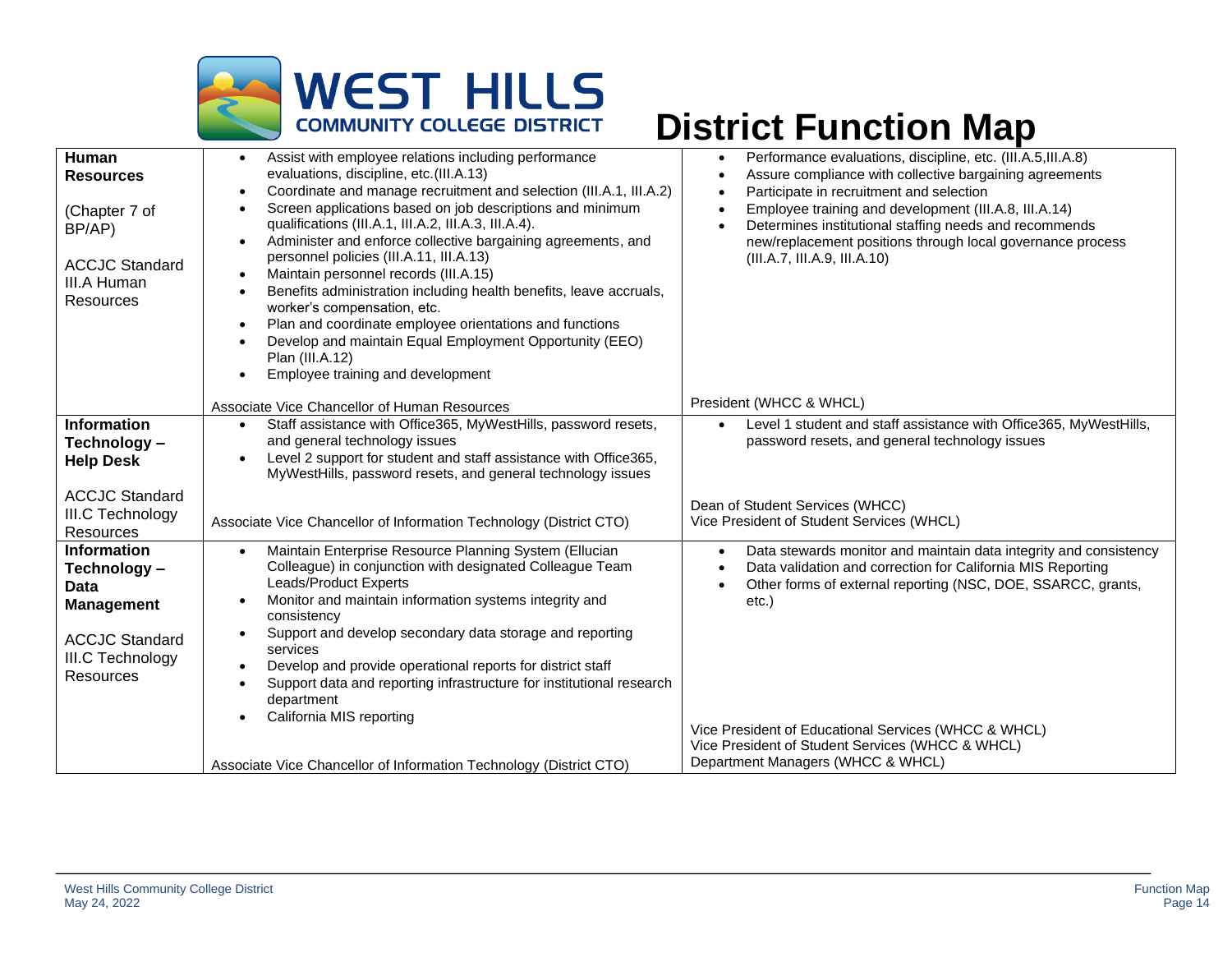

| Information<br>Technology -<br><b>Technology</b><br><b>Development and</b>                                                                                                                                       | Oversight of District Strategic Plan for Information Technology<br>$\bullet$<br>(III.C.1, III.C.2, III.C.3)<br>Lead District Technology Council Executive Committee (DTCEC),<br>$\bullet$<br>DTCEC makes recommendations to Chancellor's Executive<br>Cabinet                                                                                                                                                                                                                                                                                                                        | Propose new technology projects through the college governance<br>$\bullet$<br>process                                                                                                                                                                                                                                |
|------------------------------------------------------------------------------------------------------------------------------------------------------------------------------------------------------------------|--------------------------------------------------------------------------------------------------------------------------------------------------------------------------------------------------------------------------------------------------------------------------------------------------------------------------------------------------------------------------------------------------------------------------------------------------------------------------------------------------------------------------------------------------------------------------------------|-----------------------------------------------------------------------------------------------------------------------------------------------------------------------------------------------------------------------------------------------------------------------------------------------------------------------|
| <b>Planning</b><br><b>ACCJC Standard</b><br><b>III.C Technology</b><br><b>Resources</b><br><b>Information</b><br>Technology-<br><b>Security and</b><br><b>Risk</b><br><b>Management</b><br><b>ACCJC Standard</b> | Associate Vice Chancellor of InformationTechnology (District CTO)<br>District Technology Council Executive Committee (DTCEC)<br>Sets Business Continuity and Disaster Recovery plans regarding<br>$\bullet$<br>IT Infrastructure.<br>Implements information security standards for district technology<br>$\bullet$<br>resources<br>Establish and enforce district policies for acceptable use of<br>$\bullet$<br>district technology resources (III.C.5)<br>Oversees cybersecurity awareness training for employees<br>$\bullet$                                                    | President (WHCC & WHCL)<br>College Technology Committee Chairs (WHCC & WHCL)                                                                                                                                                                                                                                          |
| III.C Technology<br><b>Resources</b>                                                                                                                                                                             | Associate Vice Chancellor of Information Technology (District CTO)                                                                                                                                                                                                                                                                                                                                                                                                                                                                                                                   |                                                                                                                                                                                                                                                                                                                       |
| Information<br>Technology -<br><b>Technology</b><br><b>Services</b><br><b>ACCJC Standard</b><br><b>III.C Technology</b><br><b>Resources</b>                                                                      | Infrastructure and maintenance including voice, video, and data<br>$\bullet$<br>networks; central computing servers and other data center<br>systems; approval and purchase of all computers and peripheral<br>hardware (III.C.2)<br>End user technical services including maintenance, repairs,<br>$\bullet$<br>installations, upgrades, etc. (III.C.2)<br>Sets standards for video conferencing equipment, both in<br>$\bullet$<br>classrooms and conference rooms<br>Responsible for installation, programming, and maintenance of<br>$\bullet$<br>classroom technology equipment | Maintains classroom instructional technology<br>$\bullet$<br>Provides computers to teaching staff as requested<br>$\bullet$<br>Provides media services for non-instructional events<br>$\bullet$<br>Training for faculty and staff on the appropriate use of classroom<br>$\bullet$<br>technology equipment (III.C.4) |
|                                                                                                                                                                                                                  | Associate Vice Chancellor of Information Technology (District CTO)                                                                                                                                                                                                                                                                                                                                                                                                                                                                                                                   | Vice President of Educational Services (WHCC & WHCL)<br>Media Services Specialist (WHCC & WHCL)                                                                                                                                                                                                                       |
| Information<br>Technology -<br><b>Applications</b><br><b>ACCJC Standard</b>                                                                                                                                      | Administration of mission critical business applications including<br>$\bullet$<br>enterprise resource planning (ERP) systems and other peripheral<br>applications<br>Coordination of systems that connect/share data with ERP<br>٠<br>(Civitas, OnBase, etc)<br>Administer user access to mission critical business applications<br>$\bullet$                                                                                                                                                                                                                                       | Administer user access for college applications (eLumen, Civitas,<br>$\bullet$<br>Campus Logic, TutorTrack, Maxient, NSC, Canvas, etc.)                                                                                                                                                                               |
| <b>III.C Technology</b><br><b>Resources</b>                                                                                                                                                                      | Associate Vice Chancellor of Information Technology (District CTO)                                                                                                                                                                                                                                                                                                                                                                                                                                                                                                                   | Dean of Student Services (WHCC)<br>Director of Financial Aid (WHCC)<br>Vice President of Educational Services (WHCC & WHCL)                                                                                                                                                                                           |
|                                                                                                                                                                                                                  |                                                                                                                                                                                                                                                                                                                                                                                                                                                                                                                                                                                      | Vice President of Student Services (WHCL)                                                                                                                                                                                                                                                                             |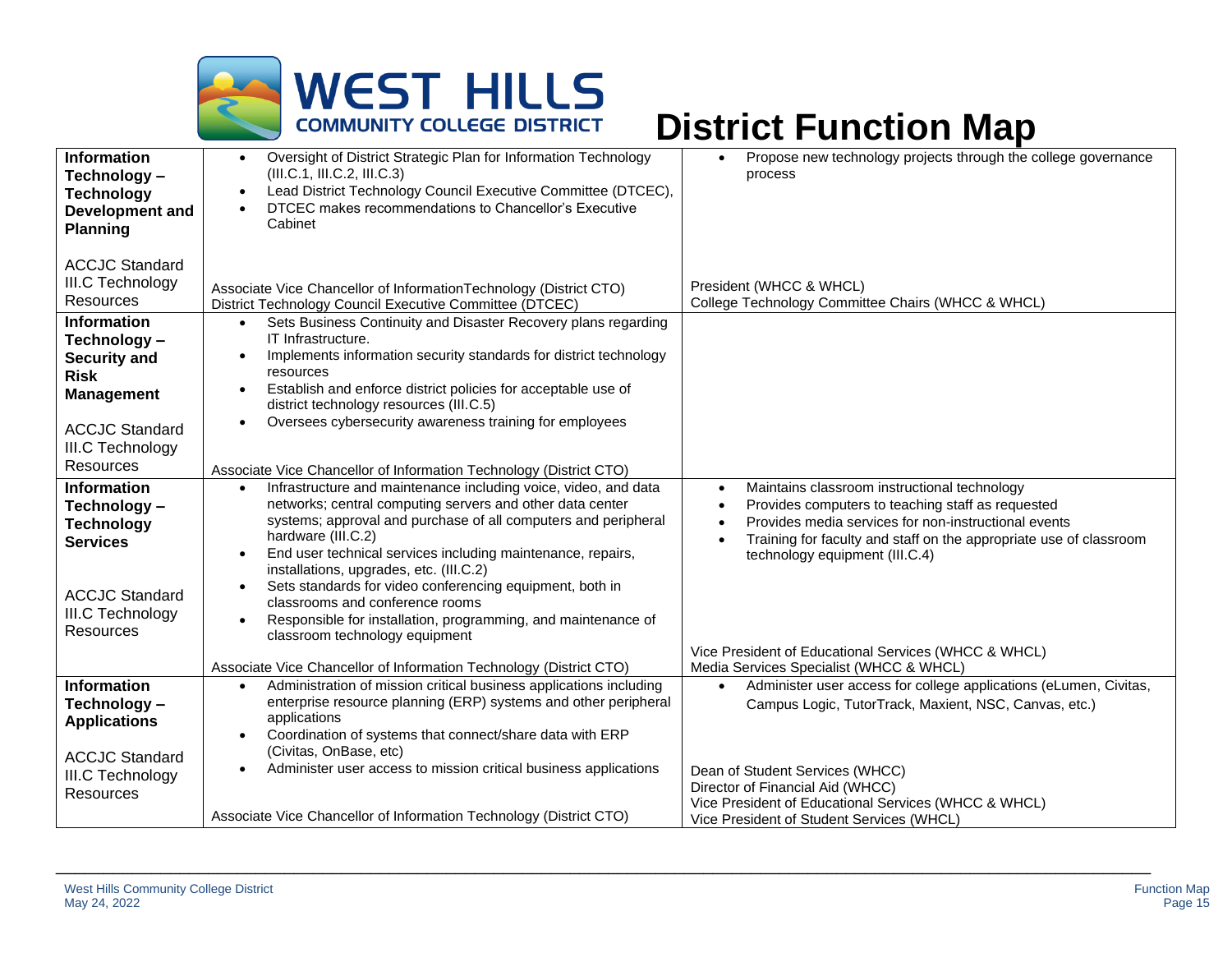

| <b>Institutional</b>    | Assess the effectiveness of district administrative units and                 | Assess the effectiveness of college shared governance structure                                 |
|-------------------------|-------------------------------------------------------------------------------|-------------------------------------------------------------------------------------------------|
| <b>Effectiveness</b>    | departments                                                                   | and practices                                                                                   |
|                         | Leads the district's strategic planning process<br>$\bullet$                  | Assess student learning<br>$\bullet$                                                            |
| (BP/AP 3225)            | Supports the colleges' strategic planning processes<br>$\bullet$              | Assess the effectiveness of college administrative units and                                    |
|                         | Develops a broad-based, comprehensive, systematic, and                        | departments                                                                                     |
| <b>ACCJC</b>            | integrated system of strategic and educational master plans                   | Develops college strategic and educational master plans in                                      |
| Standards:              | Overall responsibility for implementation of the district strategic           | alignment with the district strategic plan                                                      |
|                         | and educational master plan                                                   | Overall responsibility for implementation of the college strategic and                          |
| I.B Assuring            | Develops methods for achieving the strategic directions                       | educational master plan<br>Develops methods for achieving the strategic directions<br>$\bullet$ |
| <b>Academic Quality</b> | Integrates plans into the district's annual planning processes.               | Integrates college and district plans into the college planning and                             |
| and Institutional       | Strategic and Educational Master Planning                                     | governance processes.                                                                           |
| <b>Effectiveness</b>    | Develops a broad-based, comprehensive, systematic, and<br>$\bullet$           |                                                                                                 |
|                         | integrated system of strategic and educational master plans                   | Strategic and Educational Master Planning                                                       |
| <b>IV.A Decision</b>    | Overall responsibility for development and implementation of the<br>$\bullet$ | Develops college strategic and educational master plans in                                      |
| Making Roles and        | district strategic and educational master plan                                | alignment with the district strategic plan                                                      |
| <b>Processes</b>        | Develops methods for achieving the strategic directions<br>$\bullet$          | Overall responsibility for implementation of the college strategic and<br>$\bullet$             |
|                         | Integrates plans into the district's annual planning processes.<br>$\bullet$  | educational master plan                                                                         |
|                         |                                                                               | Develops methods for achieving the strategic directions<br>$\bullet$                            |
|                         | <b>Outcomes Assessment</b>                                                    | Integrates plans into the college planning processes.                                           |
|                         | Supports college outcomes assessment through analysis and                     |                                                                                                 |
|                         | data collection when requested                                                | <b>Outcomes Assessment</b>                                                                      |
|                         | Conducts outcomes assessment for District administrative units<br>$\bullet$   | Conduct regular and systematic assessment of Student Learning<br>Outcomes at all levels.        |
|                         | Program Review                                                                | Conduct regular and systematic assessment of support and                                        |
|                         | Conducts program review for centralized district functions                    | administrative units and functions                                                              |
|                         |                                                                               | Integrate outcomes assessment into the broader scheme of                                        |
|                         |                                                                               | integrated planning for the purposes of improved student learning                               |
|                         |                                                                               | and institutional effectiveness.                                                                |
|                         |                                                                               | Program Review                                                                                  |
|                         |                                                                               | Conduct regular program review for instructional, student services,                             |
|                         |                                                                               | and other support programs, and utilize the results of these reviews                            |
|                         |                                                                               | for program improvement and resource allocation                                                 |
|                         | Chancellor                                                                    | President (WHCC & WHCL)                                                                         |
|                         | Director of Accreditation, Research, Institutional Effectiveness, and         | Vice President of Educational Services (WHCC & WHCL)                                            |
|                         | Planning                                                                      | Vice President of Student Services (WHCC & WHCL)                                                |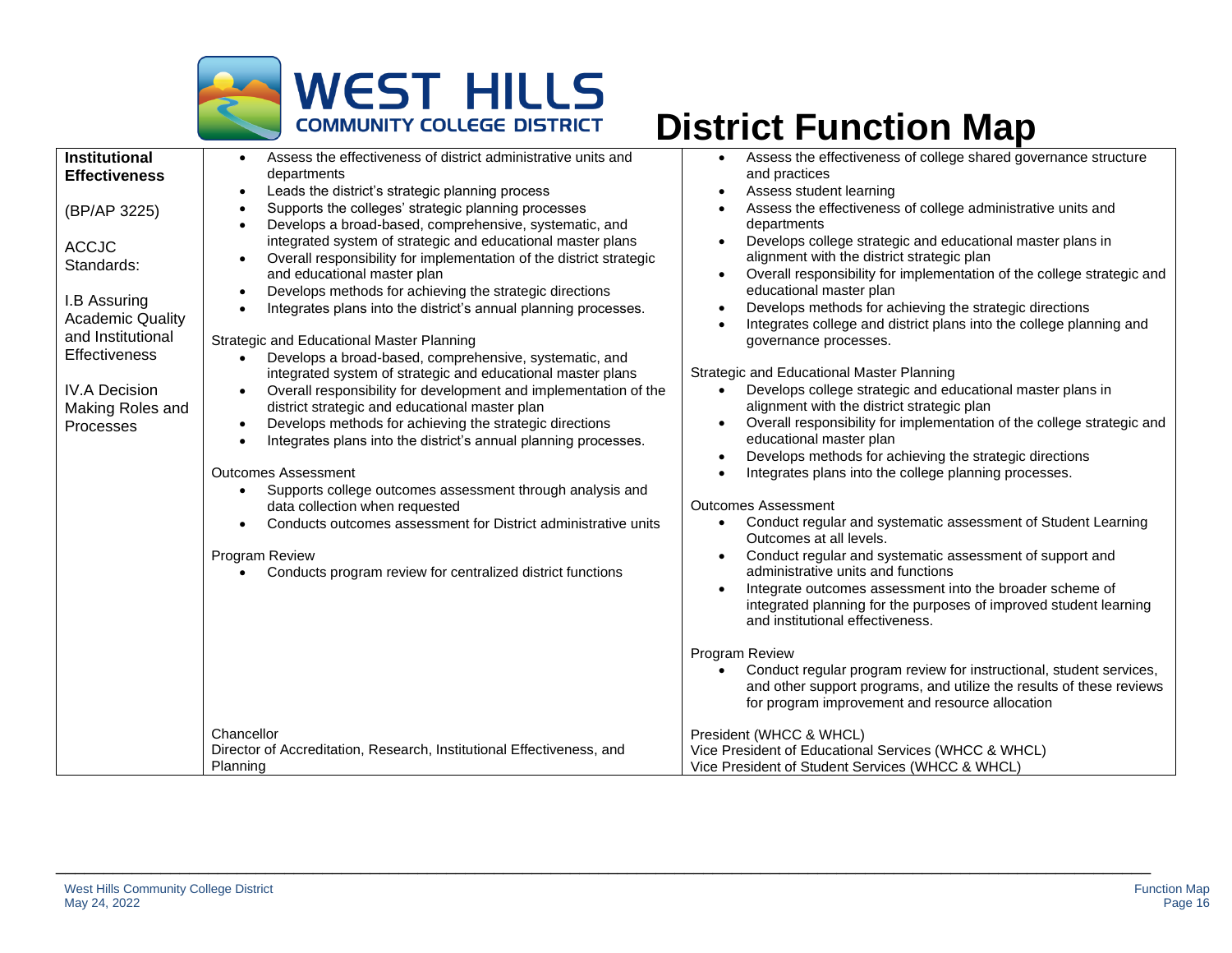

| <b>Institutional</b><br><b>Research</b>                                                              | Develops and carries out the district's Strategic Research<br>Agenda<br>Provides data and analysis to college and district office<br>$\bullet$<br>executives charged with developing and implementing policy<br>Provides analytical consultation and assistance to administrative<br>$\bullet$<br>and academic units, as well as to district and college committees<br>Works with the Information Technology and Enrollment<br>$\bullet$<br>Management departments to develop and maintain accurate,<br>comprehensive databases to support planning and management<br>decision making.<br>Central point of contact for survey development and deployment<br>$\bullet$<br><b>IPEDS</b> keyholder<br>$\bullet$ | Identify and request data and research, as needed<br>President (WHCC & WHCL)                                                                |
|------------------------------------------------------------------------------------------------------|--------------------------------------------------------------------------------------------------------------------------------------------------------------------------------------------------------------------------------------------------------------------------------------------------------------------------------------------------------------------------------------------------------------------------------------------------------------------------------------------------------------------------------------------------------------------------------------------------------------------------------------------------------------------------------------------------------------|---------------------------------------------------------------------------------------------------------------------------------------------|
|                                                                                                      | Director of Accreditation, Research, Institutional Effectiveness, and<br>Planning                                                                                                                                                                                                                                                                                                                                                                                                                                                                                                                                                                                                                            | Vice President of Educational Services (WHCC & WHCL)<br>Vice President of Student Services (WHCC & WHCL)                                    |
| <b>Instructional</b>                                                                                 |                                                                                                                                                                                                                                                                                                                                                                                                                                                                                                                                                                                                                                                                                                              | Faculty, staff, and student support and training with learning                                                                              |
| Technology/                                                                                          |                                                                                                                                                                                                                                                                                                                                                                                                                                                                                                                                                                                                                                                                                                              | management system (LMS) and other technologies/software                                                                                     |
| <b>Distance</b>                                                                                      |                                                                                                                                                                                                                                                                                                                                                                                                                                                                                                                                                                                                                                                                                                              | (III.C.4)                                                                                                                                   |
| <b>Education</b>                                                                                     |                                                                                                                                                                                                                                                                                                                                                                                                                                                                                                                                                                                                                                                                                                              |                                                                                                                                             |
| (AP 4105)                                                                                            |                                                                                                                                                                                                                                                                                                                                                                                                                                                                                                                                                                                                                                                                                                              |                                                                                                                                             |
| <b>ACCJC Standards</b><br>II.A Instructional<br>Programs and<br>III.C Technology<br><b>Resources</b> |                                                                                                                                                                                                                                                                                                                                                                                                                                                                                                                                                                                                                                                                                                              | Educational Technology Specialists (WHCC & WHCL)<br>Vice President of Educational Services (WHCC & WHCL)                                    |
| Library/Learning                                                                                     |                                                                                                                                                                                                                                                                                                                                                                                                                                                                                                                                                                                                                                                                                                              | Supervision and coordination of faculty librarian and learning<br>$\bullet$                                                                 |
| <b>Resource Center</b>                                                                               |                                                                                                                                                                                                                                                                                                                                                                                                                                                                                                                                                                                                                                                                                                              | resource center personnel                                                                                                                   |
| (BP 4040)                                                                                            |                                                                                                                                                                                                                                                                                                                                                                                                                                                                                                                                                                                                                                                                                                              | Management of electronic and physical learning resources,<br>including facilitating new purchases for the library and learning<br>resources |
| <b>ACCJC Standard</b>                                                                                |                                                                                                                                                                                                                                                                                                                                                                                                                                                                                                                                                                                                                                                                                                              |                                                                                                                                             |
| II.B Library and                                                                                     |                                                                                                                                                                                                                                                                                                                                                                                                                                                                                                                                                                                                                                                                                                              | Vice President of Educational Services (WHCC & WHCL)                                                                                        |
| Learning Support<br>Services                                                                         |                                                                                                                                                                                                                                                                                                                                                                                                                                                                                                                                                                                                                                                                                                              | Librarian (WHCC & WHCL)                                                                                                                     |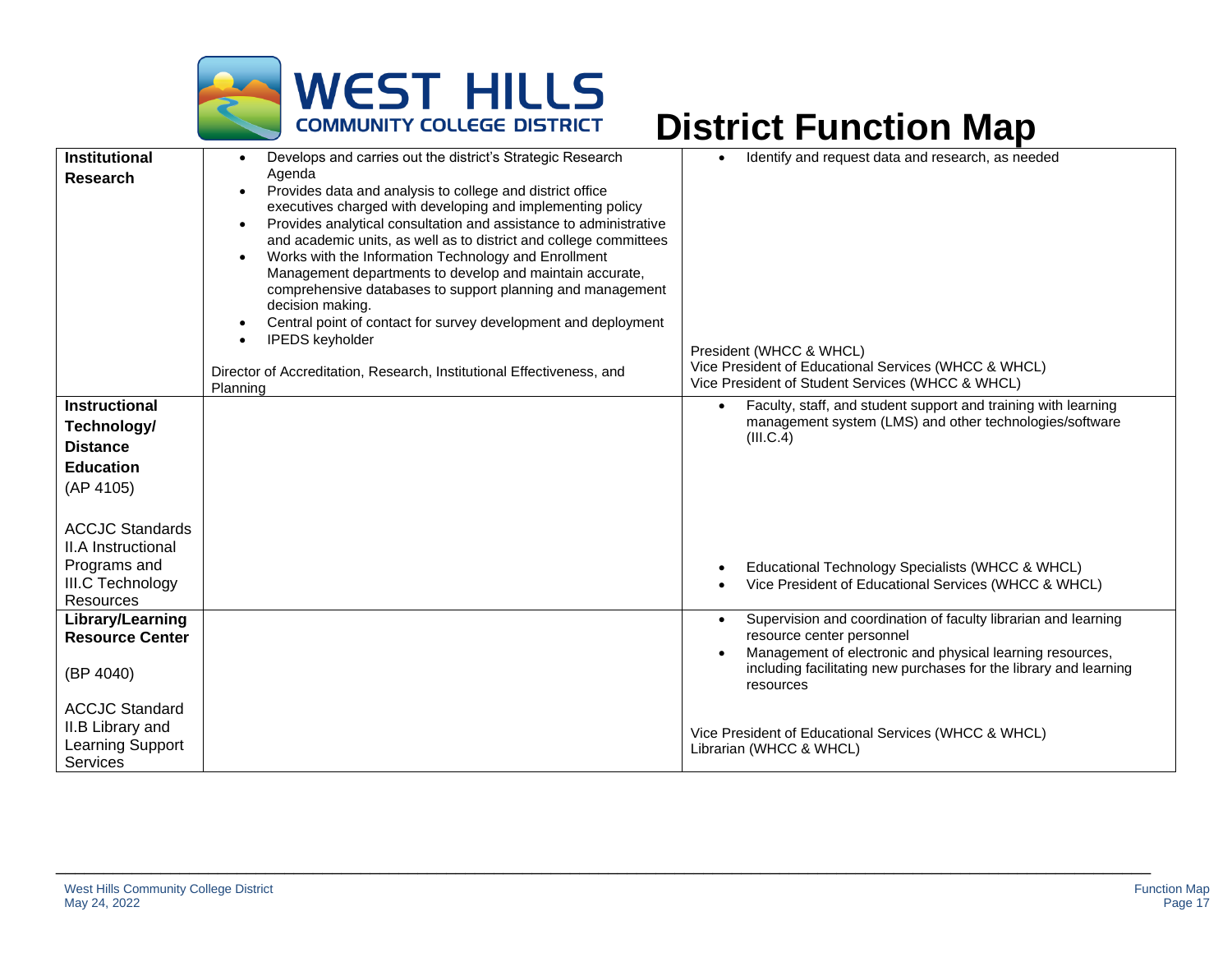

| Maintenance/<br><b>Operations</b><br><b>ACCJC Standard</b><br>III.B Physical<br>Resources | Provide high level of leadership around planning and<br>development of new facilities and construction<br>Chancellor                                                                                                                                                                                                                                                                                                                                                                                                                                                                                                                                           | Provides for secure, safe, clean, and well-maintained facilities and<br>grounds (III.B.1)<br>Sub-departments include facilities, maintenance, grounds,<br>custodial, campus security<br>Coordinates rental of facilities<br>Ensures proper room setup for campus events<br>Maintains and accurate billing system for facility rental fees<br>٠<br>Emergency repairs; health and safety issues (III.B.1)<br>Routine maintenance, ensuring that repairs are made in a timely<br>manner (III.B.2)<br>Preventive maintenance (routing inspections and maintenance of<br>$\bullet$<br>existing equipment) (III.B.2)<br>Scheduled/deferred maintenance (long term plan for major repairs<br>to facilities and equipment) (III.B.3) |
|-------------------------------------------------------------------------------------------|----------------------------------------------------------------------------------------------------------------------------------------------------------------------------------------------------------------------------------------------------------------------------------------------------------------------------------------------------------------------------------------------------------------------------------------------------------------------------------------------------------------------------------------------------------------------------------------------------------------------------------------------------------------|------------------------------------------------------------------------------------------------------------------------------------------------------------------------------------------------------------------------------------------------------------------------------------------------------------------------------------------------------------------------------------------------------------------------------------------------------------------------------------------------------------------------------------------------------------------------------------------------------------------------------------------------------------------------------------------------------------------------------|
|                                                                                           | Vice Chancellor of Business and Fiscal Services                                                                                                                                                                                                                                                                                                                                                                                                                                                                                                                                                                                                                | Director of Maintenance and Operations (WHCC & WHCL)                                                                                                                                                                                                                                                                                                                                                                                                                                                                                                                                                                                                                                                                         |
| <b>Marketing and</b><br><b>Communications</b>                                             | Creates community awareness of the district and colleges<br>Creates marketing and communication strategies for the district<br>and colleges<br>Provides digital media services and branding guidelines for the<br>district and colleges<br>Ensure consistency of branding by overseeing the development<br>of all marketing materials at the district and college levels<br>Primary point of contact for media relations<br>Oversees internal and external mass communications for the<br>district and colleges<br>Create and manage advertising campaigns for district and<br>colleges, including television, radio, social media, and digital<br>advertising | Collaborate with District Marketing Department on communications,<br>$\bullet$<br>strategy, and marketing efforts<br>Post content to social media, campus calendars, and student<br>announcements as needed for campus events and announcements                                                                                                                                                                                                                                                                                                                                                                                                                                                                              |
|                                                                                           | Director of Marketing/Public Information Officer                                                                                                                                                                                                                                                                                                                                                                                                                                                                                                                                                                                                               | President (WHCC & WHCL)                                                                                                                                                                                                                                                                                                                                                                                                                                                                                                                                                                                                                                                                                                      |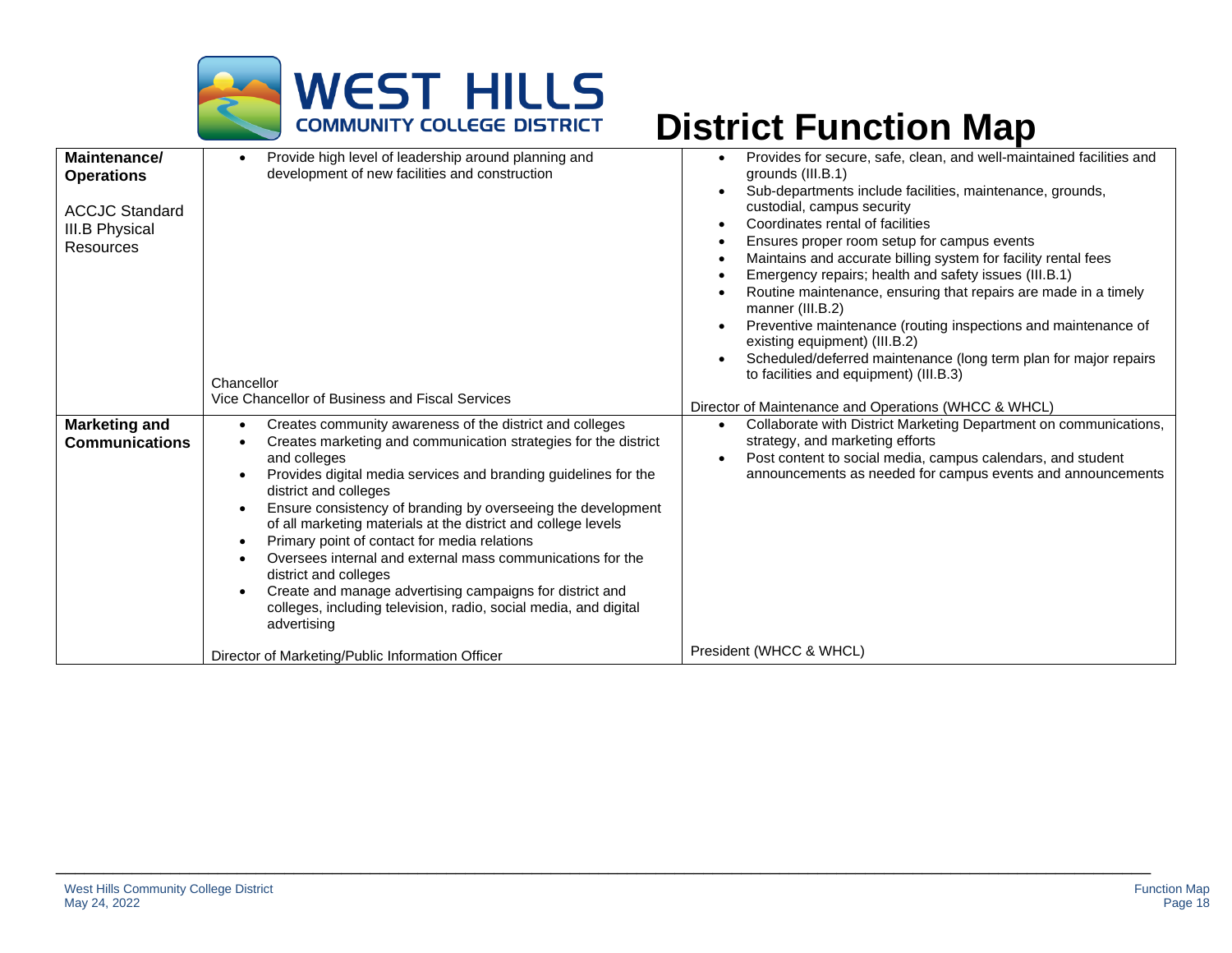

| <b>Risk</b><br><b>Management</b><br>(Chapters 6 and 7<br>of $BP/AP$ )<br><b>ACCJC Standard</b><br><b>III.B Physical</b><br>Resources | Work with all levels and departments of employees to initiate and<br>maintain awareness of safety issues to provide a safe and<br>healthy work and educational environment (III.B.1)<br>Plan, organize, update, evaluate, and distribute district IIP and its<br>required programs, policies, and procedures relating to safety<br>and health issues<br>Maintain and serve as liaison with governmental agencies (local,<br>state, and federal) on safety related issues<br>Arrange for safety and health inspections and follow up to ensure<br>corrective action is completed<br>Lead district Risk Management Committee<br>Develop technology data security protocols and processes | Work with all levels and departments of employees to initiate and<br>maintain awareness of safety issues to provide a safe and heatlhy<br>work and educational environment (III.B.1)<br>Plan, organize, update, evaluate, and distribute district IIP and its<br>required programs, policies, and procedures relating to safety and<br>health issues<br>Assigns college representatives to District Risk Management<br>Committee |
|--------------------------------------------------------------------------------------------------------------------------------------|----------------------------------------------------------------------------------------------------------------------------------------------------------------------------------------------------------------------------------------------------------------------------------------------------------------------------------------------------------------------------------------------------------------------------------------------------------------------------------------------------------------------------------------------------------------------------------------------------------------------------------------------------------------------------------------|----------------------------------------------------------------------------------------------------------------------------------------------------------------------------------------------------------------------------------------------------------------------------------------------------------------------------------------------------------------------------------------------------------------------------------|
|                                                                                                                                      | Vice Chancellor of Business and Fiscal Services<br>Associate Vice Chancellor of Human Resources<br>Associate Vice Chancellor of Information Technology<br><b>Budget Services Supervisor</b>                                                                                                                                                                                                                                                                                                                                                                                                                                                                                            | President (WHCC & WHCL)<br>Director of Maintenance and Operations (WHCC & WHCL)                                                                                                                                                                                                                                                                                                                                                  |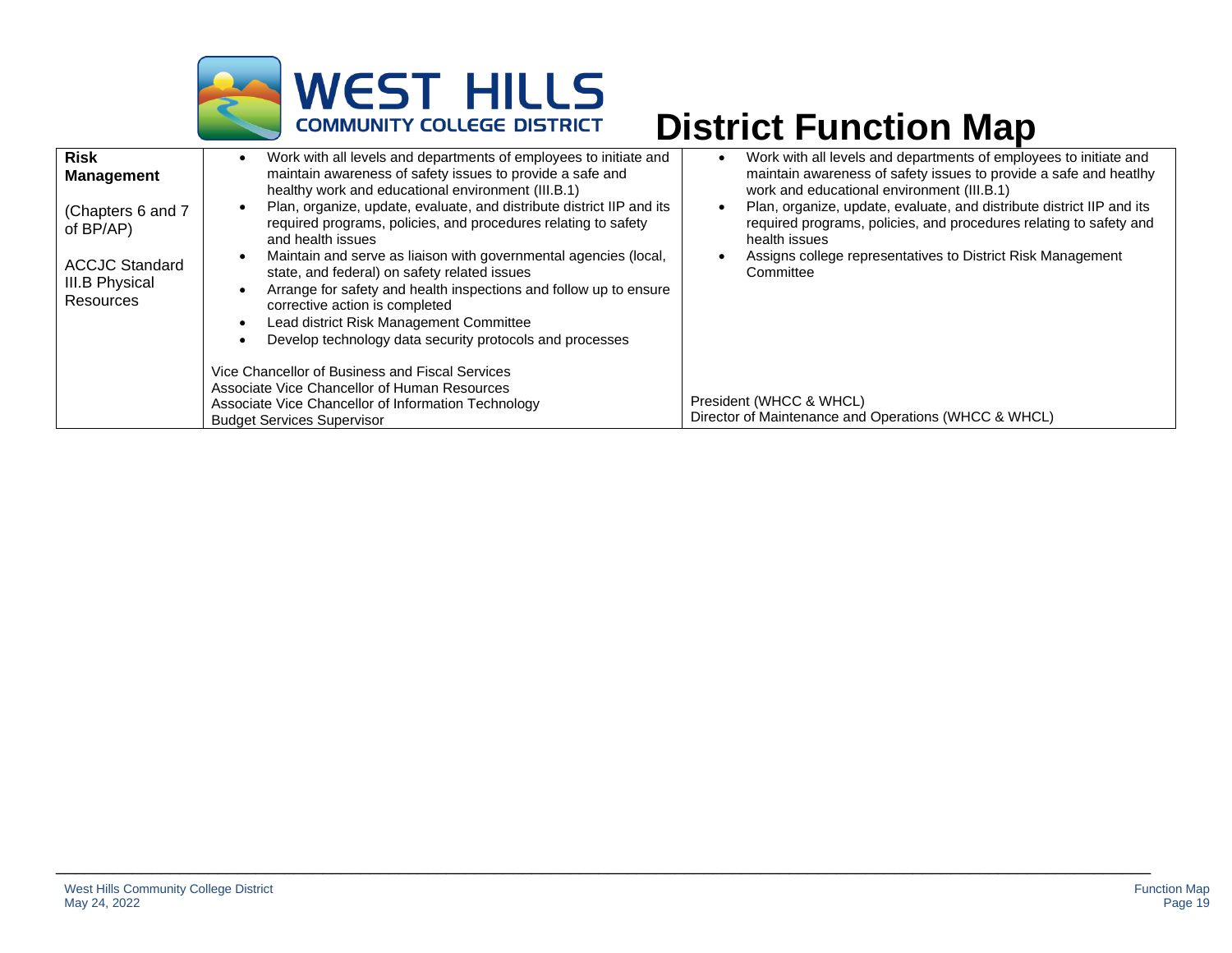

| <b>Student Services</b>                               | <b>Financial Aid</b><br>$\bullet$                                      | <b>Financial Aid</b>                                                                                                                                                                                                                                                                                                                                                                                             |
|-------------------------------------------------------|------------------------------------------------------------------------|------------------------------------------------------------------------------------------------------------------------------------------------------------------------------------------------------------------------------------------------------------------------------------------------------------------------------------------------------------------------------------------------------------------|
| (Chapter 5 of<br>BP/AP)<br><b>ACCJC</b><br>Standards: | District Business Office disburses Financial Aid (III.D.15)<br>$\circ$ | Evaluates applications to determine eligibility for financial<br>$\circ$<br>aid according to federal and state regulations, and awards<br>grants, scholarships, loans, work study, and other need-<br>based aid to eligible students<br>Evaluates satisfactory academic progress in accordance<br>$\circ$<br>with federal regulations<br>Prepares and submits state and federally mandated<br>$\circ$<br>reports |
| II.B Library and<br>Learning Support<br>Services      |                                                                        | Reconciles financial aid accounts (III.D.15)<br>$\circ$<br>Monitor and manage student loan default rates (III.D.15)<br>$\circ$<br>International Students Program<br>Student Life                                                                                                                                                                                                                                 |
| <b>II.C Student</b><br><b>Support Services</b>        |                                                                        | Organize and support student government and clubs<br>$\circ$<br>Disabled Students Program & Services (DSPS)<br>Extended Opportunities Programs & Services (EOPS)                                                                                                                                                                                                                                                 |
| III.D Financial<br>Resources                          |                                                                        | CalWORKS Program<br>Student Equity and Achievement (SEA) Program<br>Outreach<br><b>TRIO Programs</b><br>Veterans and Military Services<br><b>Evaluation of Counseling Faculty</b>                                                                                                                                                                                                                                |
|                                                       |                                                                        | <b>Student Basic Needs</b>                                                                                                                                                                                                                                                                                                                                                                                       |
|                                                       |                                                                        | Vice President of Student Services (WHCC)<br>Dean of Student Services (WHCC)                                                                                                                                                                                                                                                                                                                                     |
|                                                       |                                                                        | Vice President of Student Services (WHCL)<br>Dean of Student Services (WHCL)                                                                                                                                                                                                                                                                                                                                     |
|                                                       | <b>Director of Fiscal Services</b>                                     | Associate Dean of Categorical Programs (WHCL)<br>Financial Aid Directors (WHCC & WHCL)                                                                                                                                                                                                                                                                                                                           |